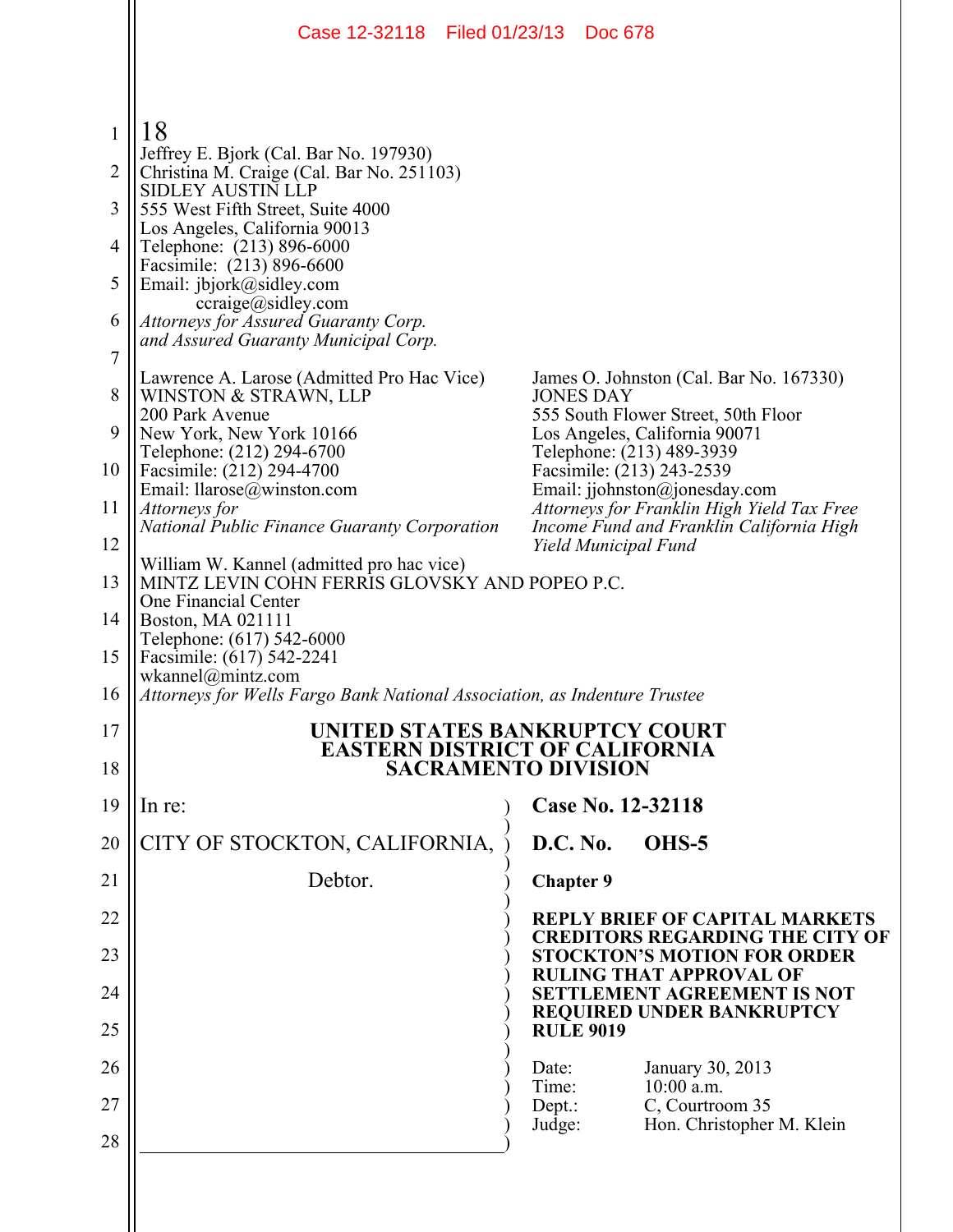1 2

3

4

5

# **I. PRELIMINARY STATEMENT**<sup>1</sup>

At the preliminary hearing on the 9019 Motion, the Court framed the dispute as involving two interrelated questions: "Does the Court have authority to approve or disapprove a compromise? And if the answer is no, then the next question is: What about the chapter 9 process provides some kind of protection or policing?" Transcript of Hearing (Nov. 20, 2012) at 87-88 [Dkt. No. 624].

6 7 8 9 10 11 12 13 14 15 16 In response, the City claims that the answer to the first question is no, urging that the Court has absolutely no power or authority to consider any settlement the City wishes to consummate. The City, however, fails to cite a single case or authority so holding, and all case law and chapter 9 practice is to the contrary. The City also ignores the Court's second question, by omission answering that there is no "protection" or "policing" of a municipal debtor's actions with respect to prepetition liabilities in a chapter 9 case. The City envisions an utterly one-sided chapter 9 landscape, in which the debtor is free to act with impunity and without judicial oversight while creditors (at least those not favored with pre-plan compromises and payments) are subject to the automatic stay, deprived of notice and the opportunity for a hearing, and otherwise powerless to act (as the City eagerly demonstrated when faced with requests by the retirees and the *Price* plaintiffs for relief from the stay in an effort to pursue state-court rights and remedies).

17 18 19 20 21 22 23 The result, in the City's imaginary regime, would be a municipal debtor that is free to evade all of the core provisions of chapter 9 – including the mandate of equal treatment of similarlysituated creditors, the prohibition on unfair discrimination, and the requirement that a plan be in the best interests of creditors – simply by "compromising" and paying disputed prepetition claims held by influential or favored creditors and leaving the scraps for those less favored and those who have the temerity to question the debtor's conduct. As shown below, the fundamental requirements of chapter 9 are not so easily discarded.

24 25 26 For its part, CalPERS – the City's most favored claimant (and one that stands to benefit from the City's legal position) – mimics the City's argument that the Court is powerless to consider postpetition settlements of claims against a municipal debtor. CalPERS then asserts that the only

27

 $\overline{a}$ 

<sup>28</sup> 1 Capitalized terms not defined in this Reply Brief have the meanings given to them in the Capital Markets Creditors' Supplemental Brief [Dkt. No. 656] ("CMC Supp. Br."). The supplemental briefs of the City and CalPERS are cited as "City Br." and "CalPERS' Br.", respectively.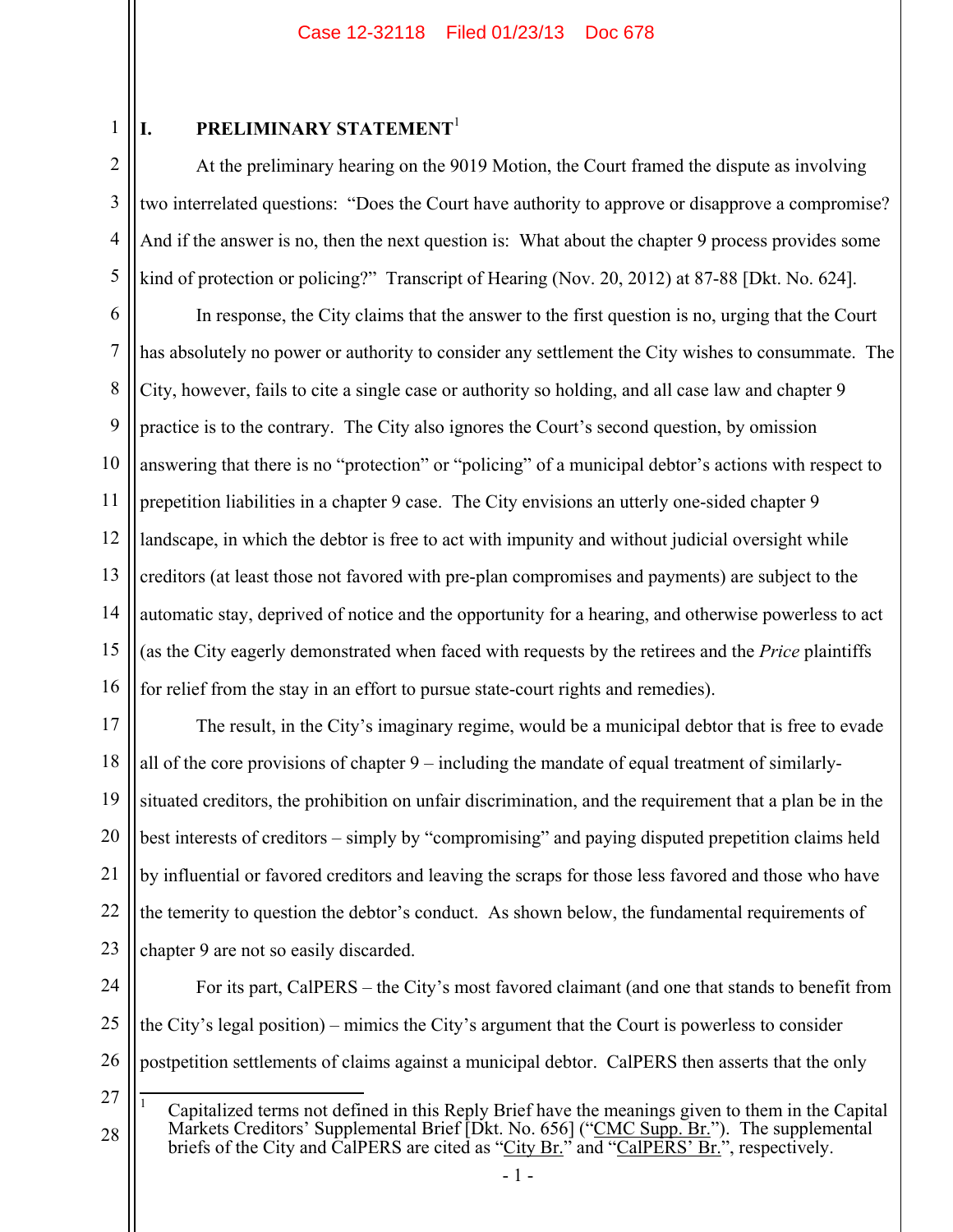"protection" or "policing" power available to the Court would be in the context of an after-the-fact motion to dismiss the case or denial of a proposed plan of adjustment.

Here again, chapter 9 is not so toothless. Chapter 9 incorporates numerous statutory provisions addressing "adjustment of the debtor-creditor relationship," which the Court has found to be at "[t]he core of a chapter 9 case." *In re City of Stockton*, 478 B.R. 8, 25 (Bankr. E.D. Cal. 2012). Those provisions include section 502 – which permits parties in interest to object to claims and empowers the Court to determine allowance of claims – and make clear that the review of a compromise of claims against the City must be conducted on a contemporaneous basis, not after a settlement has been consummated and the horse has left the barn.

10 11 12 13 14 15 16 17 18 19 CalPERS also seeks to re-litigate the Court's prior holding that "the municipality's voluntary act of filing a chapter 9 case triggers" the "consequence" of "the municipality consent[ing], within the meaning of § 904, to interference by a federal court as to the Bankruptcy Code provisions that apply in chapter 9 cases." *Id.* at 22. Offering a preview of arguments it will make to try to justify the City's proposed unimpairment of the CalPERS claim, CalPERS asserts that the Court got it wrong, contending that even the provisions of the Bankruptcy Code expressly incorporated into chapter 9 – including section 502 – are inoperative unless and until the City deigns to "consent" to their application in any particular instance and the State does not otherwise veto the City's decision. As explained below, CalPERS's interpretation of sections 903 and 904 is dead wrong, as the Court already has concluded in this very case.

20 21 22 23 For all the reasons set forth below and in the Capital Markets Creditors' prior briefs, the Court should conclude that the City is required to seek and obtain the approval of the Court before implementing any proposed compromise of its disputed prepetition liabilities, and therefore deny the 9019 Motion to the extent that it seeks to exempt the City from so doing.

24

1

2

3

4

5

6

7

8

9

## **II. BANKRUPTCY RULE 9019 APPLIES IN CHAPTER 9 CASES**

25 26 Neither the City nor CalPERS takes issue with the fact that, by its terms, Rule 9019 is facially applicable in chapter 9 cases. Nor could they. Unlike certain other Bankruptcy Rules, the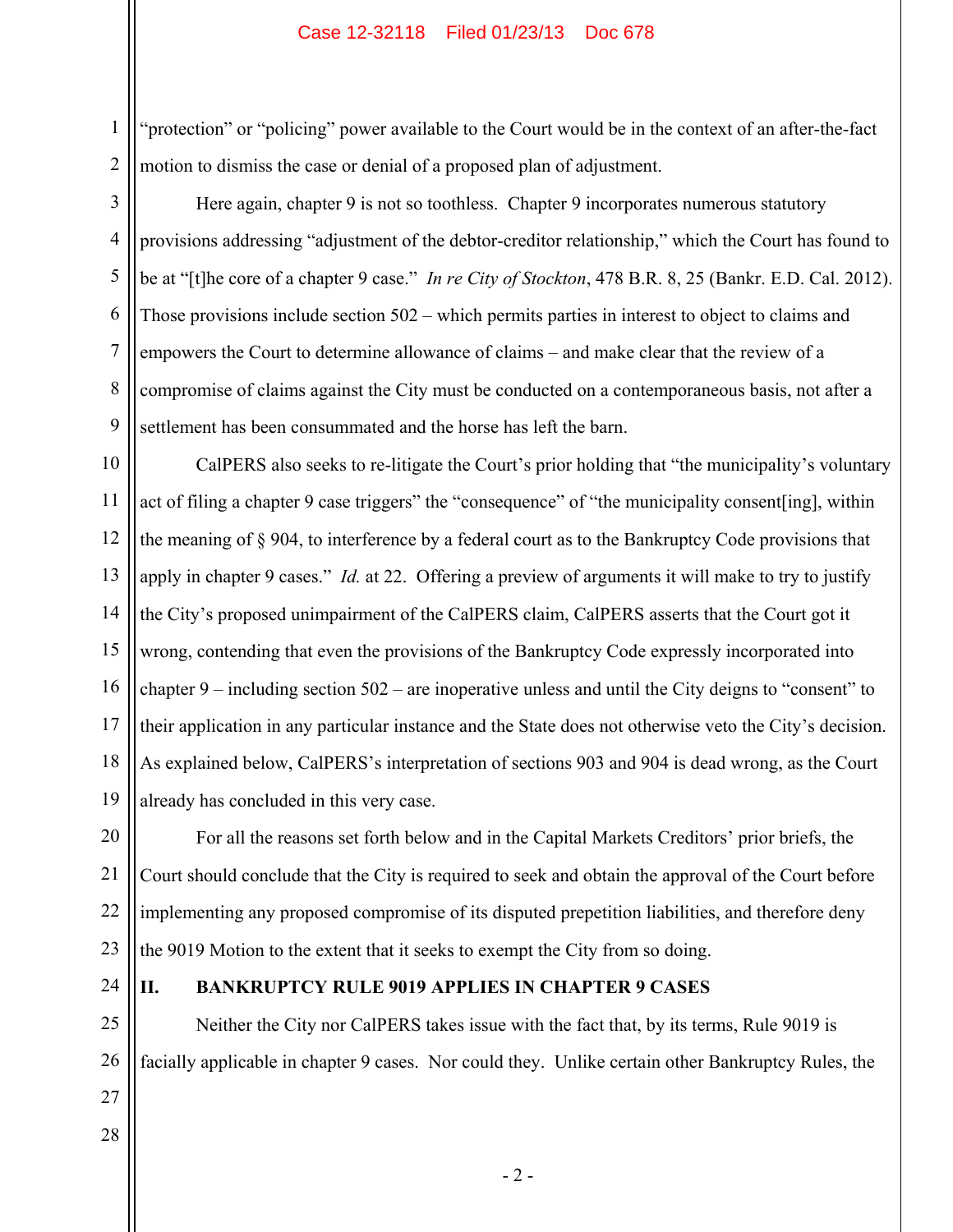application of Rule 9019 is not limited to particular chapters of the Bankruptcy Code and, per Rule 1001, Rule 9019 applies "in cases under title 11." *See* CMC Supp. Br. at 3.2

Instead, the City and CalPERS spill pages of ink establishing the uncontroversial and uncontroverted point that the Bankruptcy Rules do not create new "substantive rights." They then point to cases concluding that section 363 of the Bankruptcy Code provides one statutory basis for Rule 9019, note that section 363 is not incorporated into chapter 9, and leap to the conclusion that there is no "substantive underpinning" that could require the Court's approval of a settlement in a municipal bankruptcy case. City Br. at 3-4; CalPERS Br. at 3-4.

9 10 11 12 13 14 15 16 The logical flaw in this argument is that it assumes that section 363 is the *sole* statutory basis for Rule 9019. It is not. Section 363 involves the use or sale of property of the estate, and therefore provides the statutory "underpinning" for compromises involving the estate's disposition of property – particularly affirmative causes of action owned by the estate. Every single case cited by the City and CalPERS for the proposition that section 363 serves as the only possible foundation for Rule 9019 involved a settlement of the estate's claims against a third party, and the courts considering the proposed compromises at issue in those cases therefore naturally invoked section 363:

17 18

19

20

21

1

2

3

4

5

6

7

8

 "[T]he disposition by way of 'compromise' of *a claim that is an asset of the estate* is the equivalent of a sale of the intangible property represented by the claim, which transaction simultaneously implicates the 'sale' provisions under section 363 as implemented by Rule 6004 and the 'compromise' procedure of Rule 9019(a)." *In re Mickey Thompson Ent. Group, Inc.*, 292 B.R. 415, 421 (9th Cir. BAP 2003) (emphasis added) (involving settlement of fraudulent transfer claims).

23

24

22

 The debtor's "claims against Chrysler constituted *estate property* within the meaning of Section 363 . . . . [T]he Trustee's act of agreeing to settle [the debtor]'s claims

<sup>25</sup> 26 27 28  $\frac{1}{2}$  Rule 9019(a) involves a "motion by the trustee." Bankruptcy Rule 9001 makes the definitions of section 902 of the Bankruptcy Code applicable to the Bankruptcy Rules by providing that "[t]he definitions of words and phrases in . . . § 902 . . . of the Code . . . govern their use in these rules." Section 902(5) of the Code provides that the term "'trustee', when used in a section that is made applicable in a case under this chapter by section 103(e) or 901 of this title, means debtor, except as provided in section 926 of this title." 11 U.S.C. § 902. Consequently, Rule 9019's reference to a "trustee" is a reference to the debtor in a chapter 9 case.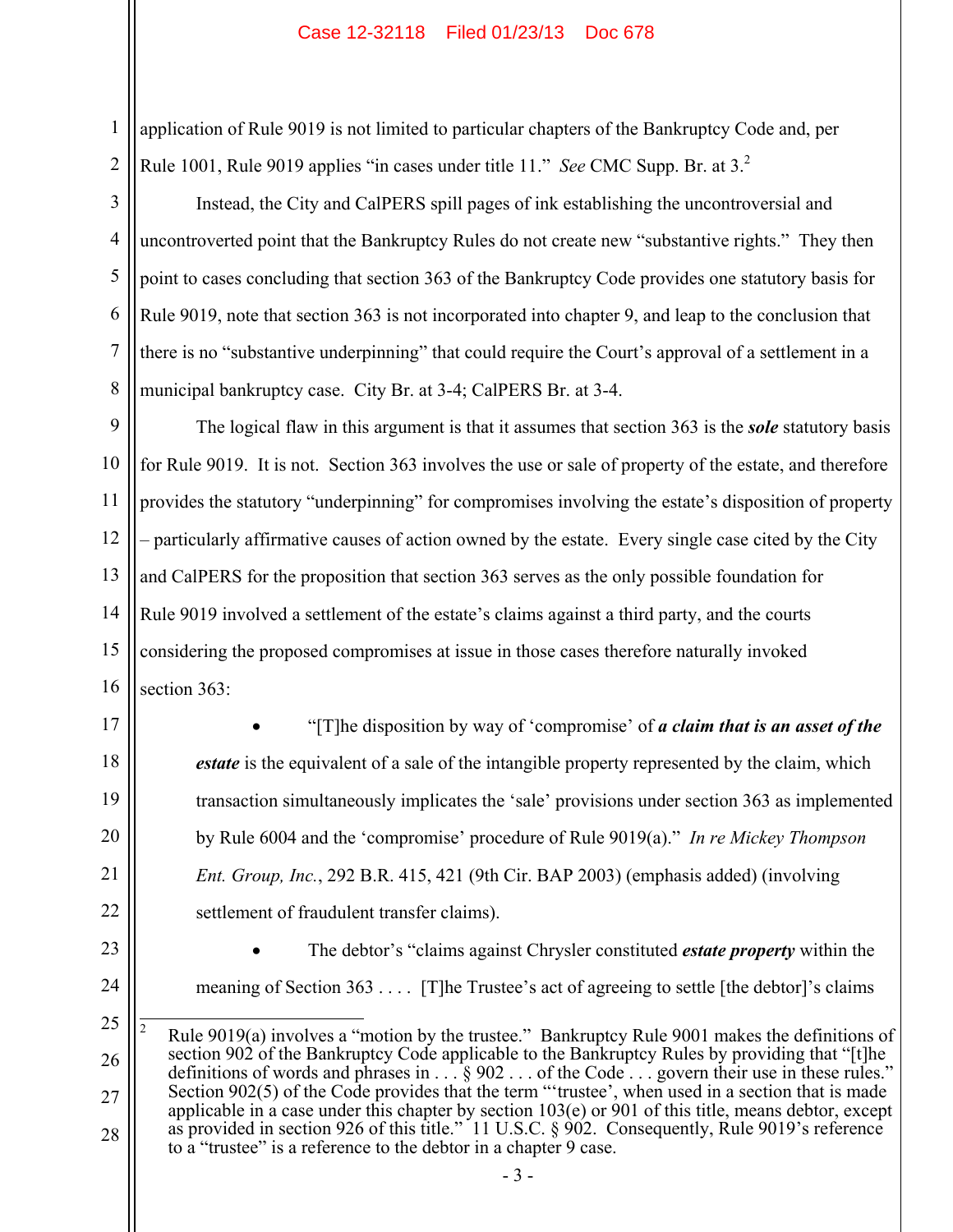against Chrysler constituted a sale of that claim." *Northview Motors, Inc. v. Chrysler Motors Corp.*, 186 F.3d 346, 350 (3d Cir. 1999) (emphasis added) (involving settlement of debtor's claims for breach of contract and related causes of action).

 "Settlement agreements frequently involve the *disposition of assets of the estate*. The Code contemplates these transactions, but restricts a trustee's ability to use and sell such assets. . . . The instant agreement compromised an asset of the debtors' estate." *In re Martin*, 91 F.3d 389, 394-95 (3d Cir. 1996) (emphasis added) (involving settlement of debtor's claims for breach of contract).

 "Settlement agreements frequently involve *disposition of the estate's assets*. The transaction may involve the 'use', or possibly the 'sale', of estate assets outside of the ordinary course of business. Under § 363 such 'use' or 'sale' is permitted only 'after notice and a hearing.'" *In re Sparks*, 190 B.R. 842, 844 (Bankr. N.D. Ill. 1996) (emphasis added) ("In this case, the terms of the settlement . . . required the sale of the Property . . . .").

14

15

16

1

2

3

4

5

6

7

8

9

10

11

12

13

 "[W]hen a compromise/settlement involves the exchange of property, the line between it and a sale begins to blur." *In re Dow Corning Corp.*, 198 B.R. 214, 245 (Bankr. E.D. Mich. 1996) (involving a compromise of debtor's claims against an insurer).

17 18 19 20 21 Other compromises, however, involve prepetition claims asserted *against the debtor*. 3 Section 363 does not speak to those settlements, which instead are governed by section 502 of the Bankruptcy Code. The City's lead case, *In re Telesphere Communications, Inc.*, 179 B.R. 544 (Bankr. N.D. Ill. 1994), nicely illustrates this distinction. In *Telesphere*, the court considered a proposed settlement of the estate's claims against third parties arising from the debtor's prepetition

22

 $\overline{a}$ 

- 
- 

23 24 25 26 27 28 3 The City strangely claims that "[t]he Capital Markets Creditors . . . appear to have abandoned the argument that these cases are distinguishable on the grounds that they involved settlement of claims held *by* the City as opposed to claims *against* the City." City Br. at 4 n.3 (emphasis in original). To the contrary, this key distinction was noted in the Capital Markets Creditors' original objection to the 9019 Motion, at the preliminary hearing on the 9019 Motion, and in the Capital Markets Creditors' Supplemental Brief, which states that, "[c]ontrary to the City's assertions, Rule 9019 is not limited, by its language or otherwise, to implementing section 363 or any other particular section of the Bankruptcy Code. Rather, Rule 9019 has a myriad of statutory bases, including section 502 (regarding allowance of claims) and sections 943 and 1129 (regarding the payment on and treatment of claims). *See, e.g.*, *In re Columbia Gas Sys.*, Case No. 91-803, 1995 Bankr. LEXIS 936 (Bankr. D. Del. June 16, 1995) (approving Rule 9019 settlement premised on section 502)." CMC Supp. Br. at  $5 \text{ n}.\overline{3}$ .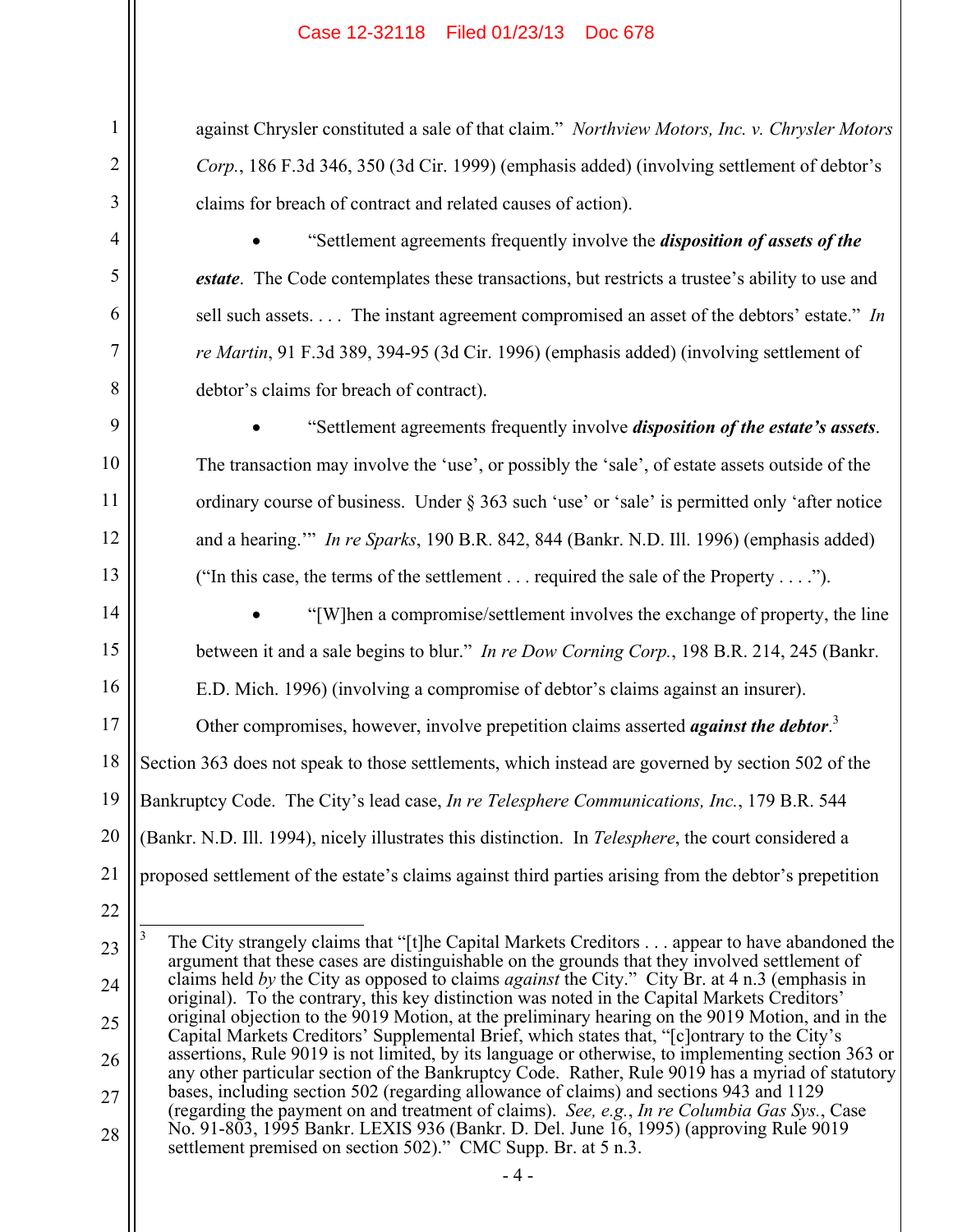1 2 3 4 5 6 7 8 leveraged buyout, concluding that "[t]he settlement presented by the pending motion is subject to court review, since the trustee is seeking to liquidate *assets of the estate* – certain avoidance claims – and notice and a hearing is required, under Section 363(b) of the Code, for any use or sale of estate assets out of the ordinary course." *Id.* at 552 (emphasis added). The court specifically noted that "[t]he settlement of *a cause of action held by the estate* is plainly the equivalent of a sale of that claim. There is no difference in the effect on the estate between the sale of a claim (by way of assignment) to a third party and a settlement of the claim with the adverse party." *Id.* at 552 n.7 (emphasis added).

The *Telesphere* court then contrasted the situation implicated when a debtor settles a claim asserted *against* the estate:

> [C]ourt approval is ordinarily not required in the process of allowing a claim against the estate. Claims filed pursuant to Section 501 of the Code are automatically allowed, pursuant to Section 502(a) unless an objection is filed under Section 502(b). Thus, if a dispute between a creditor and trustee is settled by the filing of a claim in an agreed amount, no bankruptcy court approval would be necessary *unless some other party filed an objection to the claim*.

15 16 17 18 19 *Id.* at 552 n.6 (emphasis added) (internal citation omitted). In other words, section 502 affords parties in interest the right to review and object to compromises of claims against the estate. Section 502 therefore provides the "substantive underpinning" (to use the City's phraseology) for Rule 9019's requirement of notice and a hearing with respect to settlements involving claims asserted against the debtor.

20 21 22 23 24 25 26 27 Indeed, as summarized in the Capital Markets Creditors' Supplemental Brief, chapter 9 contains a very clear and specific claims allowance process that, among other things, specifically affords creditors the right to object to claims and the assurance that unknown claims (*i.e.*, claims not listed or filed) and disputed claims will either be (a) discharged or (b) formally adjudicated in an open claims allowance process in which creditors are given notice and an opportunity to be heard. *See* CMC Supp. Br. at 4-5. All of this furthers "the bankruptcy policy of favoring a collective proceeding to work out a comprehensive solution to municipal insolvency." *City of Stockton*, 478 B.R. at 26.

28

9

10

11

12

13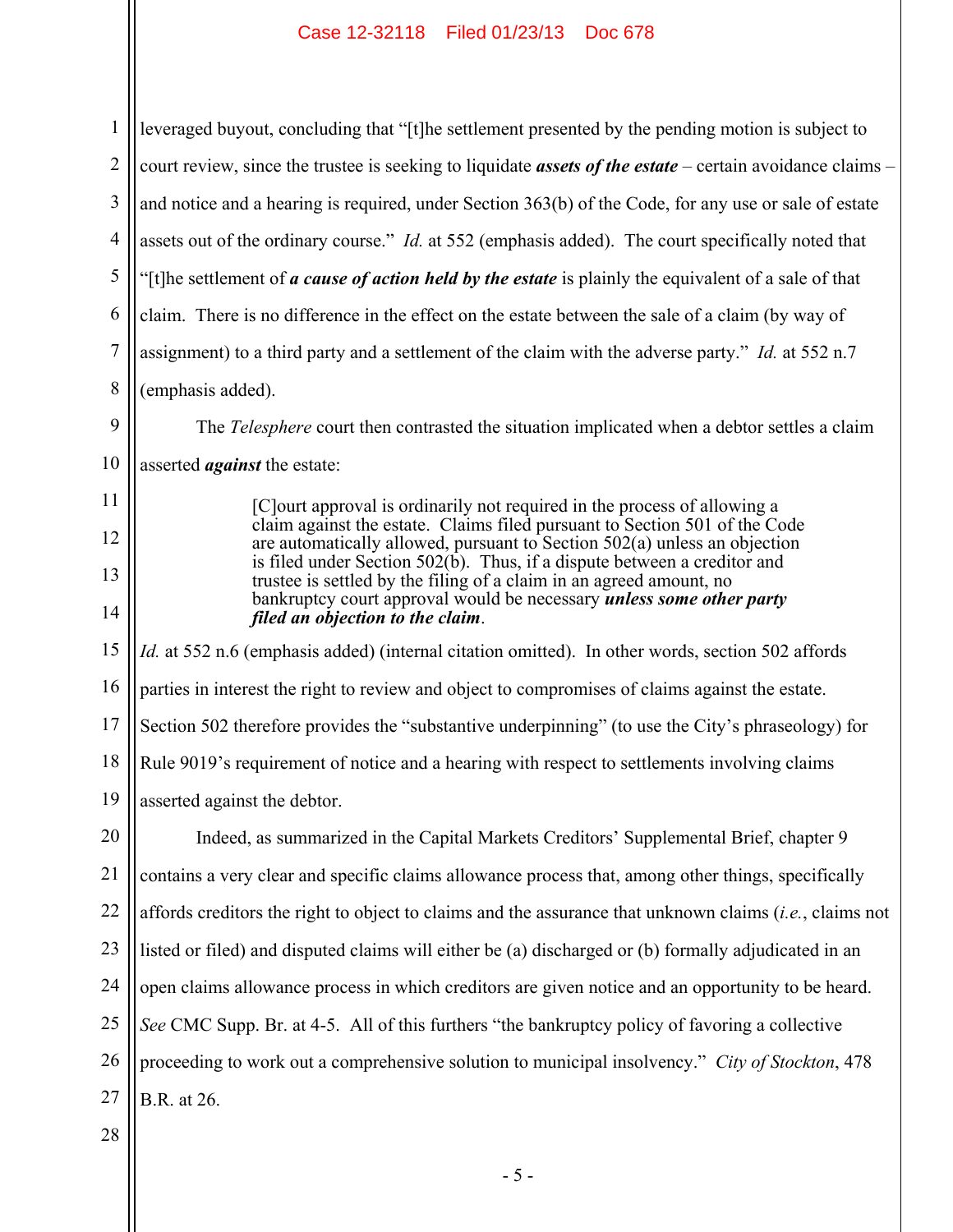1

Notably, the title of chapter 9 itself is "Adjustment of Debts of a Municipality" – that is the very purpose of the chapter. *Id.* at 25. Settlements of disputed claims against the debtor are nothing other than a form of "adjustment of debts." Without a requirement that proposed settlements of disputed claims against the debtor be subject to notice and the opportunity for hearing, the entire claims allowance process – and the "collective proceeding" cited by the Court – would be rendered meaningless, as any municipal debtor would be free to "compromise" any and all disputed claims – whether or not listed, subject to a timely-filed proof of claim, or otherwise – without even notifying creditors and before proposing, much less confirming, a plan of adjustment.

9 The claim referenced in the 9019 Motion provides a perfect example. The City listed the claim – for damages due to alleged use of excessive police force – as disputed, meaning that in the normal course the claim either would be discharged (if no proof of claim was filed) or subject to the claims objection and allowance process (if a proof of claim was filed). The Capital Markets Creditors and others would have the right to be heard with respect to allowance of the claim. By the proposed compromise, the City seeks to dispose of the objection and allowance process and to remove the claim from the case, not by discharging it but by allowing and then paying it. If section 502 and the other statutory provisions governing the allowance and treatment of claims in a chapter 9 case mean anything, they mean that creditors are entitled to be heard with respect to such resolution.<sup>4</sup>

21 22 23 24 The City's only response is to note that the holder of the disputed claim at issue here "has not filed a proof of claim, and, necessarily, neither the City nor any other party has objected to such nonexistent proof of claim. As neither of these pre-requisites has occurred, section 502 is not applicable." City Br. at 17-18. But that is precisely the point – absent the settlement, the claimant would be required to file a proof of claim and creditors would be entitled to object to that claim. The

<sup>26</sup> 27 28 4 This is why chapter 9 debtors – including those represented by the City's counsel in this case – routinely invoke Rule 9019 and seek court approval of proposed compromises. *See* CMC Supp. Br. at 3-4. The City's attempt to distinguish that routine practice as involving debtors with "little incentive not to seek court approval" (City Br. at 5) is nonsensical, and begs the question of what "incentive" the City has in this case to evade court approval.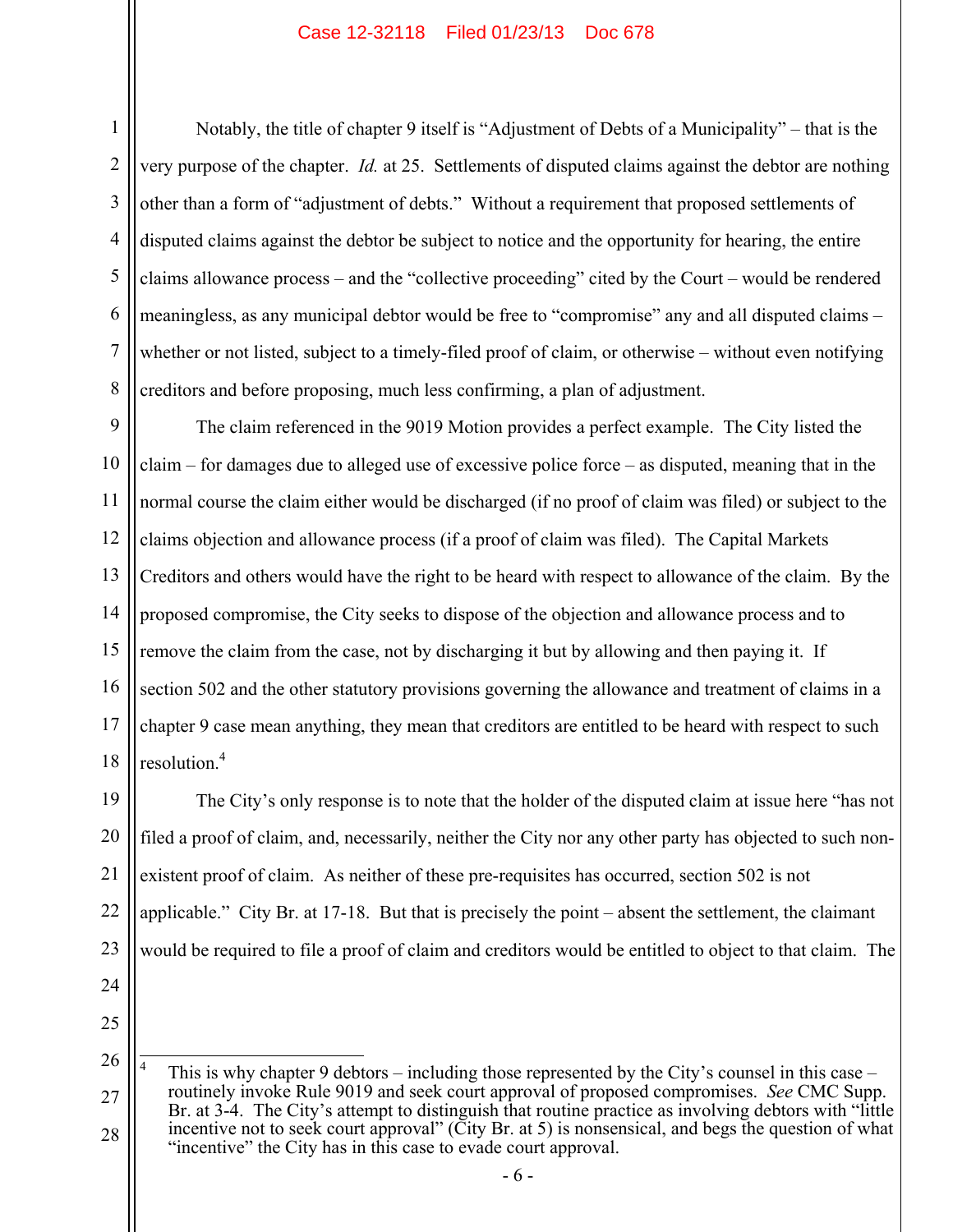City cannot eviscerate that fundamental creditor protection by settling a disputed claim before a bar date has been established, thus unilaterally exempting that claim from the claims allowance process.<sup>5</sup>

For all of these reasons, there exists ample "substantive underpinning" for the requirement of court approval of proposed compromises of prepetition claims against the debtor in a chapter 9 case.

5

6

7

8

9

10

11

1

2

3

4

# **III. SECTION 904 OF THE BANKRUPTCY CODE DOES NOT LIMIT THE COURT'S AUTHORITY TO REVIEW SETTLEMENTS**

The City next argues that, even if there is a statutory basis for court approval of compromises in a chapter 9 case, section 904 of the Bankruptcy Code "trumps" the other provisions of the statute and "bars the Court from requiring approval of settlements and compromises." City Br. at 6. In so doing, the City expands section 904 well beyond any logical reading and contradicts holdings the Court already has made in this case.

12 13 14 15 16 17 The City first claims that review of proposed settlements would enable the Court "to dictate the amount to be paid in a given settlement" and even "dicat[e] to the City what it should pay its employees and what benefits it is permitted to offer to the members of its labor unions." City Br. at 7 and 8. This hyperbole is specious. Consideration of a settlement is a thumbs up / thumbs down exercise governed by well-established standards – the Court has no authority to "dictate" the terms of any compromise, whether in chapter 9, chapter 11 or otherwise.<sup>6</sup>

- 18
- 19

<sup>20</sup> 21  $\overline{a}$ 5 The City's stilted interpretation of section 502, coupled with its failure to seek a bar date, cannot be used to undermine the fundamental rights of creditors in this case. The Capital Markets Creditors reserve the right to petition the Court to establish a claims bar date as soon as reasonably practicable.

<sup>22</sup> 23 24 25 26 27 28 6 The City points to its proposed settlement with the SPOA as an example of the unwarranted intrusion into "governmental powers" that would occur if the Court were empowered to review compromises regarding prepetition claims. City Br. at 7-8. In fact, however, the Capital Markets Creditors have never suggested, and do not suggest, that all of the terms and conditions of the City's collective bargaining agreements are now within the purview of the Court (although they would be if the City sought to assume or reject those agreements, *see In re County of Orange*, 179 B.R. 177 (Bankr. C.D. Cal. 1995)). Rather, as noted in the Capital Markets Creditors' Supplemental Brief, the City's settlement with the SPOA is much broader than a typical labor agreement, and includes core bankruptcy matters involving settlement and allowance of disputed claims against the City and agreements to vote in favor of the City's notyet-proposed plan of adjustment. *See* CMC Supp. Br. at 2, 10-11. To the extent that issues of claim allowance and plan approval are contained in the same agreement as issues of employee wages and benefits, the issues easily can be segregated, with the Court reviewing the bankruptcy matters that are at the "core" of the chapter 9 case.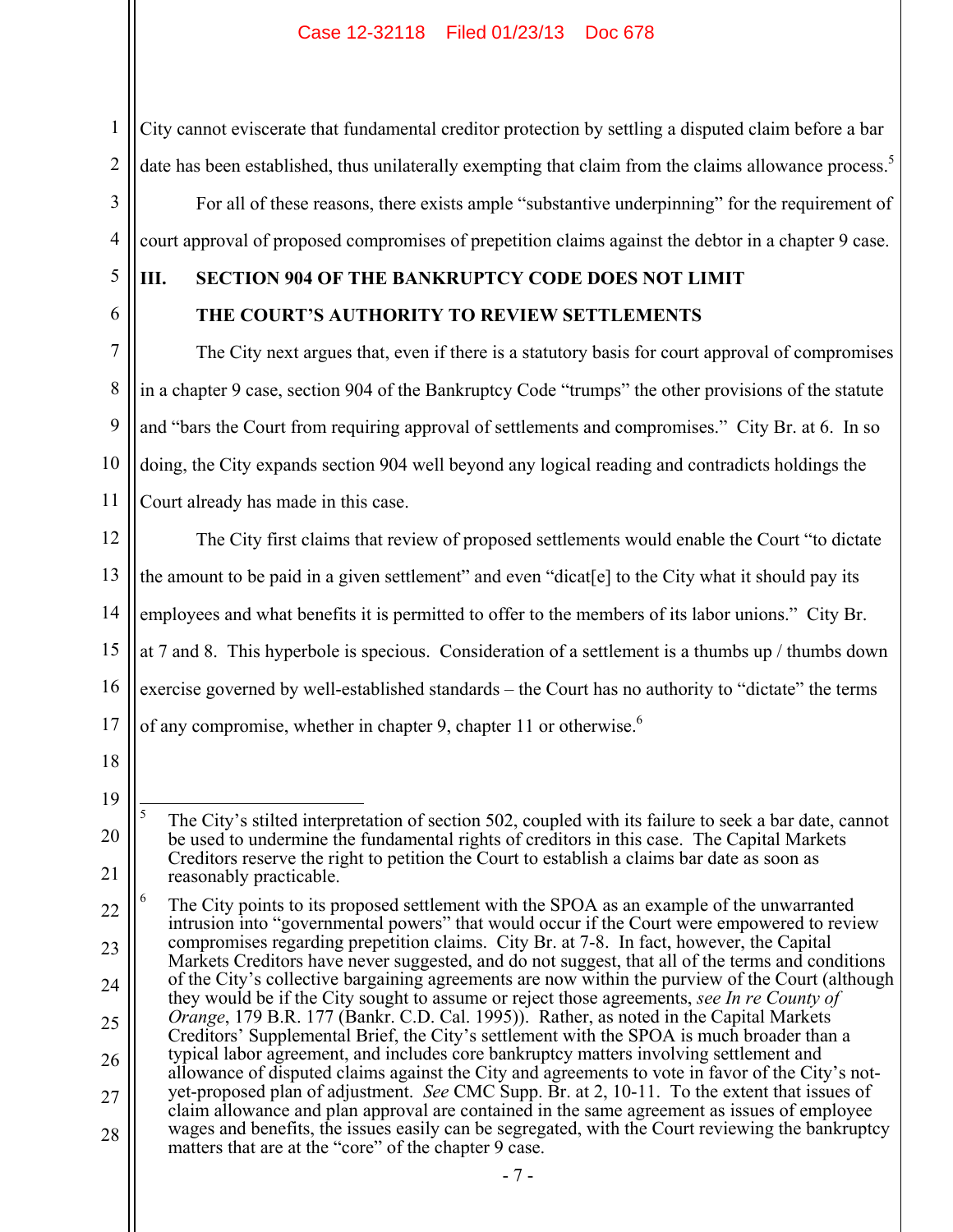| $\mathbf{1}$   | The City next claims that section 904 must be read to preclude Court review of any                                                                                                      |
|----------------|-----------------------------------------------------------------------------------------------------------------------------------------------------------------------------------------|
| $\overline{2}$ | settlement or compromise due to "the Tenth Amendment sovereignty concerns that underlie                                                                                                 |
| 3              | section 904." City Br. at 12. But the Court already has held that, by voluntarily filing a pet                                                                                          |
| 4              | under chapter 9, the City (and the State) "consents, within the meaning of $\S$ 904, to interfere                                                                                       |
| 5              | federal court as to the Bankruptcy Court provisions that apply in chapter 9 cases." City of S                                                                                           |
| 6              | 478 B.R. at 22. This means that, notwithstanding whatever section 904 otherwise might pro                                                                                               |
| $\overline{7}$ | City has consented to the application of section 502 and chapter 9's claims adjustment proc                                                                                             |
| 8              | including the corollary application of Bankruptcy Rule 9019. The City's lengthy discourse                                                                                               |
| 9              | history of section 904" (City Br. at 10-14) simply ignores the Court's prior holding in this r                                                                                          |
| 10             | Thus, as the Court already has held, section 904 does not provide some sort of gove                                                                                                     |
| 11             | limitation on the statutory provisions of the Bankruptcy Code that are incorporated into cha                                                                                            |
| 12             | The City has consented to the full force and operation of each and every one of those provis                                                                                            |
| 13             | (including section 502) by filing this case. Section 904 (which applies to limit "any power                                                                                             |
| 14             | court" not "any provision of this title") merely serves to limit the Court's extra-statutory po                                                                                         |
| 15             | where the exercise of such authority would interfere with the City's political or government                                                                                            |
| 16             | powers:                                                                                                                                                                                 |
| 17             | [Section 904] can only mean that a federal court can use no tool in its                                                                                                                 |
| 18             | toolkit – no inherent authority power, no implied equitable power, no<br>Bankruptcy Code $\S$ 105 power, no writ, no stay, no order – to interfere                                      |
| 19             | with a municipality regarding political or governmental powers, property<br>or revenues, or use or enjoyment of income-producing property.                                              |
| 20             |                                                                                                                                                                                         |
| 21             |                                                                                                                                                                                         |
| 22             | $\overline{7}$                                                                                                                                                                          |
| 23             | The City, however, does make clear its desire to have a unilateral bankruptcy process<br>unrestrained by any provision of the Bankruptcy Code, questioning the "constitutionality"      |
| 24             | various basic bankruptcy provisions incorporated into chapter 9. City Br. at 13 n.5. If t<br>did not want to play by the statutory rules, it should not have commenced this case in the |
| 25             | place.<br>$\,$ 8 $\,$<br>Even CalPERS admits that the Court is empowered to evaluate the propriety of the City                                                                          |
| 26             | settlements in connection with the plan process. CalPERS Br. at 5. Because section 90<br>exempts the plan process from any limitation it places on the authority of the Court, nei      |
| 27             | CalPERS nor the City could take any other position. Thus, according to the logic of the<br>CalPERS, the Court is authorized to evaluate the City's compromises and settlements in       |
| 28             | connection with a plan of adjustment but may not do so if such compromises and settler<br>take place one day before a plan is proposed.                                                 |

e due to "the Tenth Amendment sovereignty concerns that underlie 12. But the Court already has held that, by voluntarily filing a petition (and the State) "consents, within the meaning of  $\S$  904, to interference by a federal court above the Bankruptcy Court provisions that apply in chapter 9 cases." *City of Stockton*, ns that, notwithstanding whatever section 904 otherwise might provide, the application of section 502 and chapter 9's claims adjustment process, plication of Bankruptcy Rule 9019. The City's lengthy discourse on "the history of section 904" (City Br. at 10-14) simply ignores the Court's prior holding in this regard.<sup>7</sup> already has held, section 904 does not provide some sort of governor or limitation on the statutory provisions of the Bankruptcy Code that are incorporated into chapter  $9<sup>8</sup>$ o the full force and operation of each and every one of those provisions y filing this case. Section 904 (which applies to limit "any power of the

15 of this title") merely serves to limit *the Court's* extra-statutory powers h authority would interfere with the City's political or governmental

bes make clear its desire to have a unilateral bankruptcy process rovision of the Bankruptcy Code, questioning the "constitutionality" of tcy provisions incorporated into chapter 9. City Br. at 13 n.5. If the City by the statutory rules, it should not have commenced this case in the first

<sup>26</sup> 27 28 s that the Court is empowered to evaluate the propriety of the City's tion with the plan process. CalPERS Br. at 5. Because section  $904$ ess from any limitation it places on the authority of the Court, neither could take any other position. Thus, according to the logic of the City and s authorized to evaluate the City's compromises and settlements in n of adjustment but may not do so if such compromises and settlements fore a plan is proposed.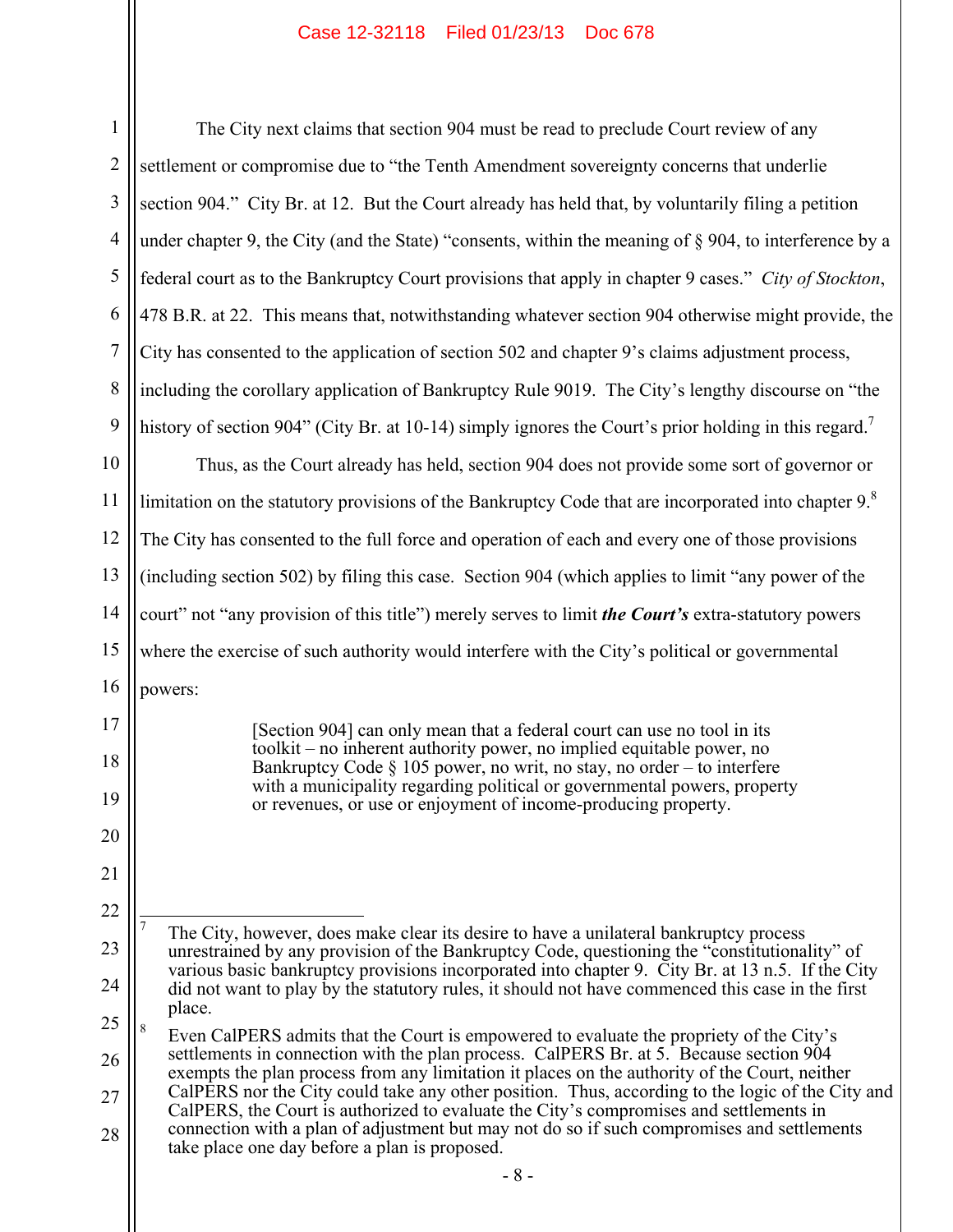1 2 *City of Stockton*, 478 B.R. at 20. In other words, section 904 "functions as an anti-injunction statute," *id.*, *not* as a limitation on the operative and incorporated provisions of chapter 9.

3 4 5 6 7 8 9 10 11 The City's convoluted attempt to escape the plain language, intent, and effect of section 926 only illustrates the error of its argument. As noted in the Capital Markets Creditors' Supplemental Brief, section 926 authorizes a bankruptcy court to appoint a trustee to pursue avoidance of prepetition transfers to the extent that the municipal debtor declines to do so. The City contends that section 904 "trumps" section 926 and immunizes any and all prepetition transfers from avoidance where the municipal debtor has authorized those transfers "in the exercise of [its] political or government functions." City Br. at 14. But, as the legislative history makes clear, the entire point of section 926 is to permit avoidance of transfers that the debtor previously authorized in exercise of its political powers:

> [The ability to appoint a trustee pursuant to section 926] is necessary because a municipality might, *by reason of political pressure or desire for future good relations with a particular creditor or class of creditors*, make payments to such creditors in the days preceding the petition to the detriment of all other creditors. No change in the elected officials of such a city would automatically occur upon filing of the petition, and it might be very awkward for those same officials to turn around and demand the return of payments following the filing of the petition. *Hence, the need for a trustee for such purpose*.

17 S. Rep. No. 95-989, at 68 (1978), reprinted in 1978 U.S.C.C.A.N. 5787, 5795 (emphasis added).<sup>10</sup>

18 Under the City's logic, Congress drafted one provision (section 904) that expressly nullifies another

19 contemporaneously-drafted provision of the very same chapter of the very same statute. *See In re* 

20 *N.Y. City Off-Track Betting Corp.*, No. 09-17121(MG), 2011 Bankr. LEXIS 319, at \*17 (Bankr.

21 S.D.N.Y. Jan. 25, 2011) (The "contention that section 904 prohibits a court from appointing a trustee

22 without the consent of the debtor renders section 926 mere surplusage."). Basic rules of statutory

- 23 construction compel the opposite conclusion. *Weinberger v. Hynson, Westcott & Dunning, Inc.*, 412
- 24

12

13

14

15

<sup>25</sup> 26 27  $\overline{a}$ 9 Thus, court approval of proposed settlements respecting disputed prepetition claims is necessary because an incorporated provision of the Bankruptcy Code (section 502) requires it. In contrast, because no incorporated provision of the Bankruptcy Code requires court approval of a debtor's payment of undisputed prepetition claims, section 904 prohibits the Court from enjoining such payments.

<sup>28</sup> <sup>10</sup> The COLLIER ON BANKRUPTCY passage cited by the City in this regard directly conflicts with this clear legislative history. City Br. at 14-15.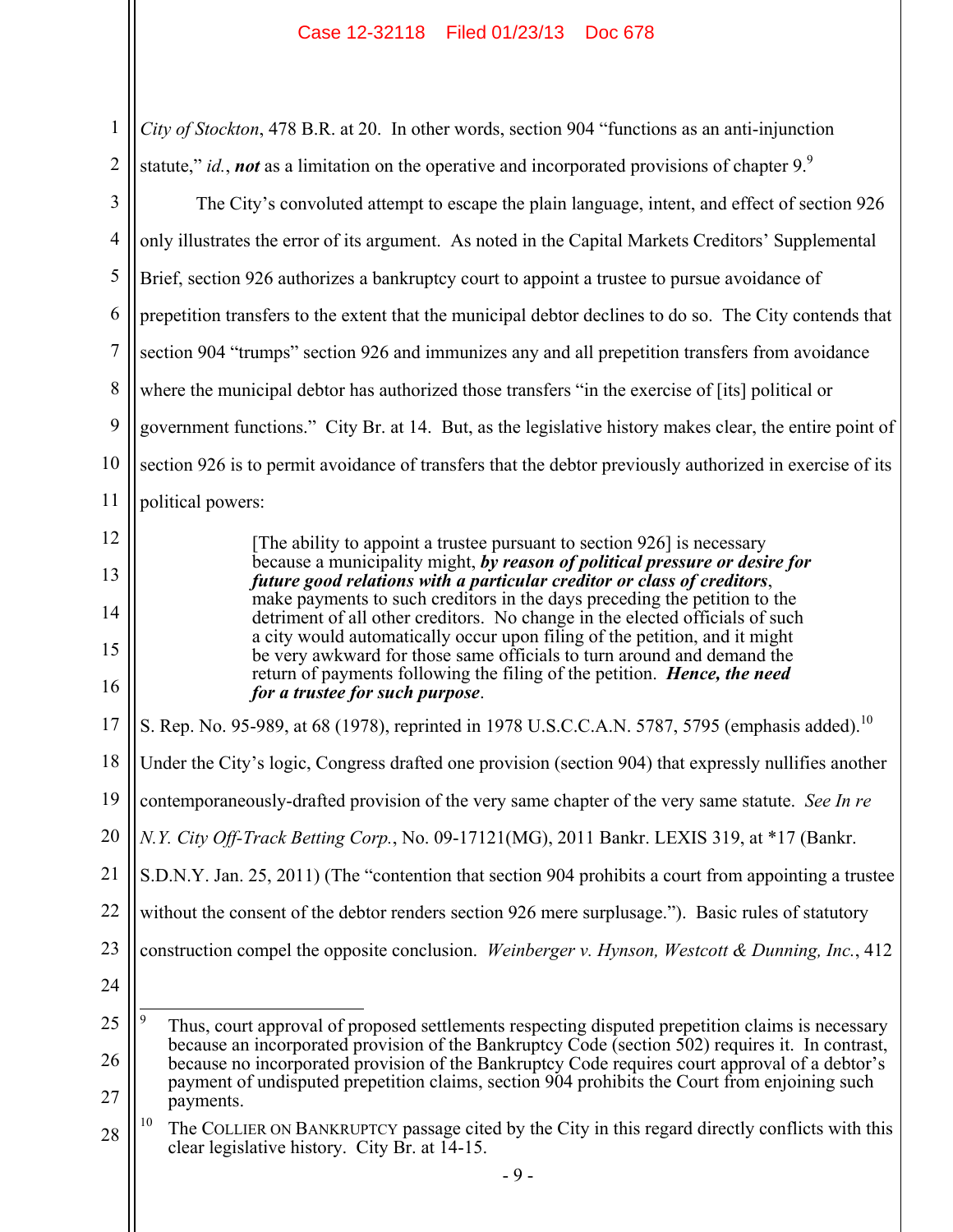U.S. 609, 633 (1973) (applying the "well-settled" rule of statutory construction requiring that courts give independent and internally consistent importance to each term in a statute).

3 4 5 6 7 8 9 10 12 Indeed, the City appears not to believe its own rhetoric with respect to the incorporated provisions of the Bankruptcy Code. Just days ago, the City filed a motion (to be heard at the same time as the rescheduled hearing on the 9019 Motion) to assume a "Master Lease – Purchase Agreement" regarding the acquisition of new fire engines. [Dkt. No. 675] One cannot conceive of something more closely related to the City's "political or government functions" than the purchase of new fire engines. Accordingly, applying the City's own logic, section 904 would "trump" section 365 and nullify any statutory requirement for Court approval to assume the contract at issue. The City, however, properly seeks the Court's approval of the proposed assumption, as required by section 365. The City's inconsistent conduct only serves to highlight the vacuity of its legal position with respect to the 9019 Motion.

13 14

11

1

2

# **IV. SECTION 903 OF THE BANKRUPTCY CODE DOES NOT LIMIT THE COURT'S AUTHORITY TO REVIEW SETTLEMENTS**

15 16 17 18 19 20 CalPERS devotes seven pages of its brief to the meaning and purpose of section 903 of the Bankruptcy Code, a provision that CalPERS claims to enable the State to continue to control the City during the bankruptcy case. CalPERS Br. at 13-19. The Court already has considered this topic at length, *see City of Stockton*, 478 B.R. at 14-17, and reached a conclusion that CalPERS now attacks. *See* CalPERS Br. at 16 (criticizing *City of Stockton*, 478 B.R. at 17-18, as "render[ing] 903 meaningless surplusage").

21 22 23 24 25 26 27 CalPERS' extensive attention to this topic is curious, as its interpretation of section 903 is utterly irrelevant to the Court's disposition of the 9019 Motion. The State has not demanded that the City settle the Hallon claim at issue or otherwise attempted to "control" the City in this regard, nor is CalPERS the State. Rather, in submitting its brief, CalPERS transparently is attempting to prelitigate a question that, while it ultimately may become a major issue in this case, is not now before the Court: the ability to impair the City's largest liability (its obligation to CalPERS) through a plan of adjustment.

#### 28

- 10 -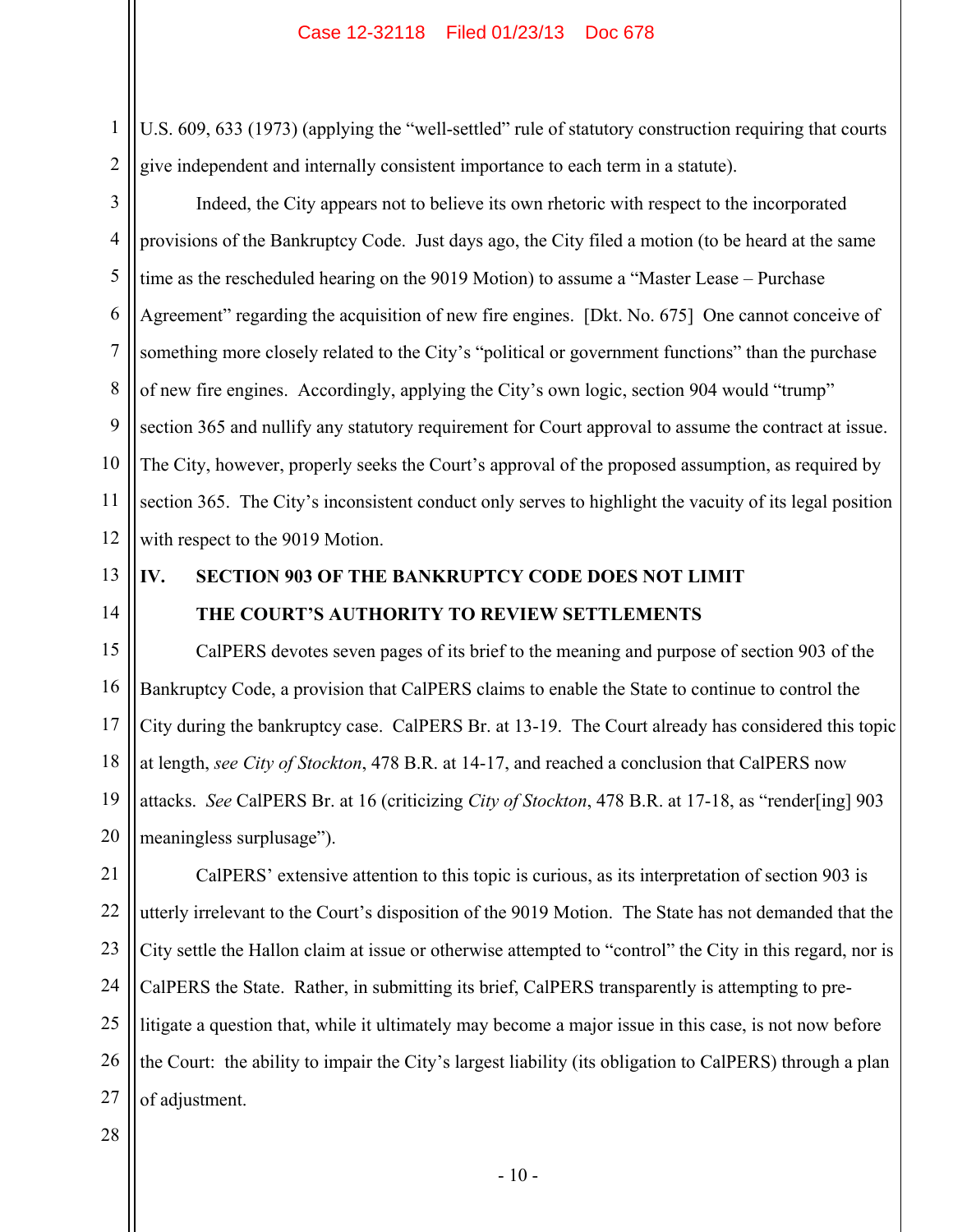1

2

3

4

5

6

22

23

24

25

The Capital Markets Creditors reserve all rights with respect to that important, potentially case dispositive issue, as to which CalPERS is demonstrably wrong.<sup>11</sup> For present purposes, it is sufficient to note that even if the State had attempted to "control" the City with respect to settlement of the disputed prepetition Hallon claim or any other disputed prepetition claim, which it has not, the State's efforts at "control" would be preempted by the core provisions of the Bankruptcy Code governing adjustment of the debtor-creditor relationship.

7 8 9 10 11 12 13 To start, there is no question that, absent State consent, the Tenth Amendment prohibits a municipality from seeking bankruptcy protection or otherwise impairing or discharging its obligations in violation of applicable state law. That is the fundamental holding of CalPERS' primary case, *Ashton v. Cameron County Water Improvement District Number One*, 298 U.S. 513 (1936), in which the Supreme Court held unconstitutional the first municipal bankruptcy law because it enabled municipalities to seek bankruptcy protection even over the objection of the state in which they were located. *Id.* at 531.

14 15 16 17 18 19 20 21 By the same token, however, there also is no question that, *where the state consents*, the Tenth Amendment provides no barrier to municipal bankruptcy. That is the fundamental holding of *United States v. Bekins*, 304 U.S. 27 (1938), decided two years after *Ashton*, in which the Supreme Court held chapter 10 of the Bankruptcy Act (the precursor to chapter 9 of the Bankruptcy Code) to be constitutional because it was premised on state consent in the form of authorization for municipalities to seek bankruptcy protection. The Supreme Court explained that, with state consent, the municipal bankruptcy law provided a remedy that the states could not provide on their own due to the prohibitions of the Contracts Clause:

> In the instant case we have co-operation to provide a remedy for a serious condition in which the States alone were unable to afford relief. . . . The natural and reasonable remedy through composition of the debts of the district was not available under state law by reason of the restriction imposed by the Federal Constitution upon the impairment of contracts by state legislation. The bankruptcy power is competent to give relief to

<sup>26</sup> 27 28  $11$ Among many other things, CalPERS is not an "arm of the state" cloaked with sovereign immunity (CalPERS Br. at 10 n.1) when it acts in its capacity as a creditor and contract counterparty of the City. Indeed, CalPERS brazenly implies that CalPERS itself is the "State" for purposes of sections 903 and 904. While it is unnecessary to litigate that outlandish proposition in the context of the 9019 Motion, the Capital Markets Creditors reserve all their rights to do so at the appropriate time.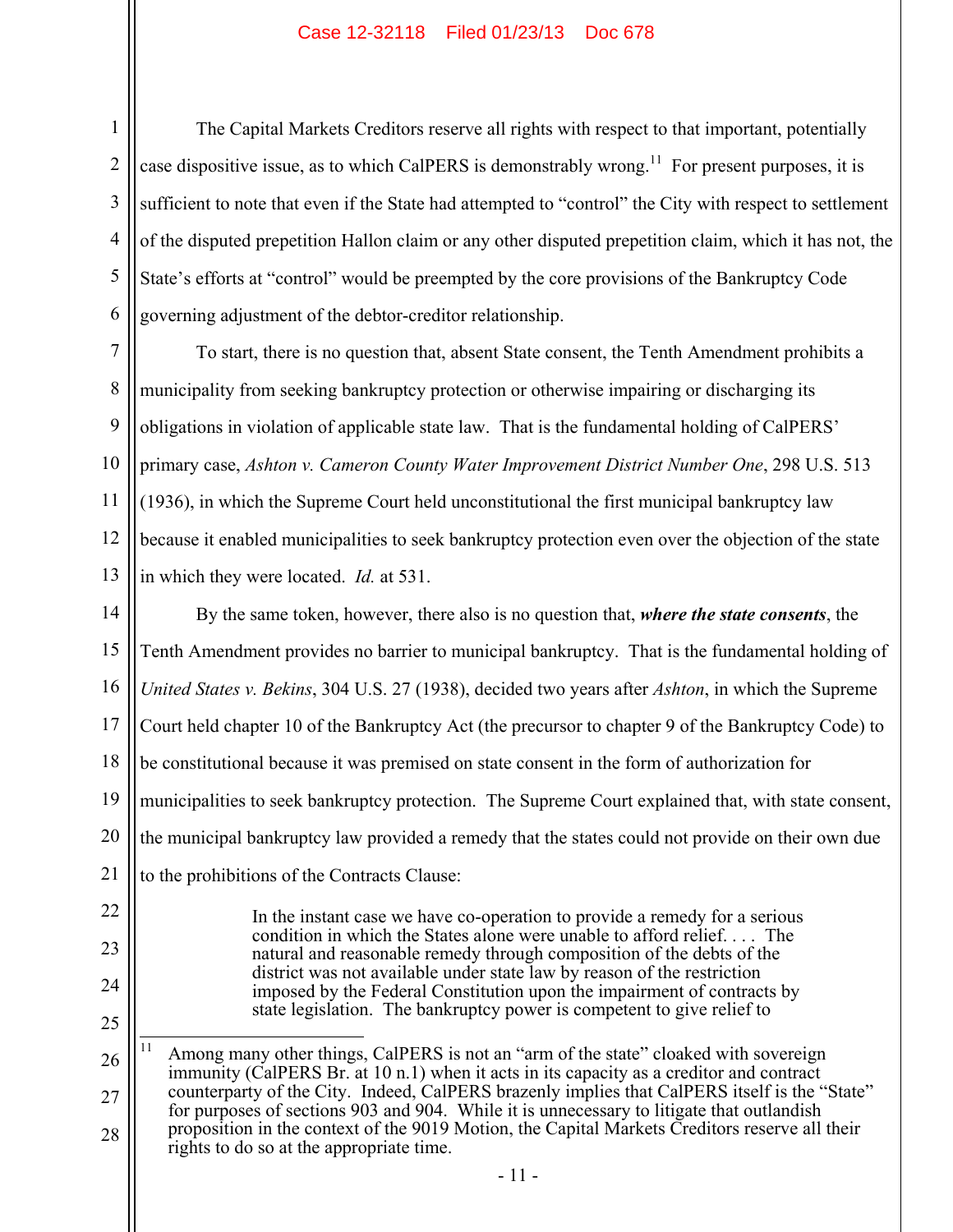|                | Case 12-32118 Filed 01/23/13 Doc 678                                                                                                                                             |
|----------------|----------------------------------------------------------------------------------------------------------------------------------------------------------------------------------|
|                |                                                                                                                                                                                  |
| 1              | debtors in such a plight and, if there is any obstacle to its exercise in the<br>case of the districts organized under state law it lies in the right of the                     |
| $\overline{2}$ | State to oppose federal interference. The State steps in to remove that<br>obstacle. The State acts in aid, and not in derogation, of its sovereign                              |
| 3              | <i>powers. It invites the intervention of the bankruptcy power to save its</i><br>agency which the State itself is powerless to rescue.                                          |
| $\overline{4}$ | <i>Id.</i> at 53-54 (emphasis added).                                                                                                                                            |
| 5              | State consent is the key. Once a state has authorized a municipality to seek bankruptcy                                                                                          |
| 6              | protection the interests of state sovereignty are at an end with respect to fundamental bankruptcy                                                                               |
| $\overline{7}$ | issues regarding the adjustment of debts. Simply put, the authorization provisions "empower states"                                                                              |
| $\,8\,$        | to act as gatekeepers to their municipalities' access to Chapter 9. In turn, a state's authorization                                                                             |
| 9              | that its municipalities may seek Chapter 9 relief is a declaration of state policy that the benefits of                                                                          |
| 10             | <b>Chapter 9 take precedence over control of its municipalities.</b> " In re City of Vallejo, 432 B.R. 262,                                                                      |
| 11             | 267-68 (E.D. Cal. 2010) (emphasis added) [ <i>Vallejo II</i> ]. To hold otherwise would run afoul of the                                                                         |
| 12             | Bankruptcy Clause's provision for <i>uniform</i> bankruptcy laws:                                                                                                                |
| 13<br>14       | If chapter 9 permitted states to define all properties of the debtor in<br>bankruptcy regardless of the situation and to rewrite bankruptcy priorities,                          |
| 15             | then chapter 9 would become a balkanized landscape of questionable<br>value. Moreover, chapter 9 would violate the constitutional mandate for<br><i>uniform</i> bankruptcy laws. |
| 16             | In re County of Orange, 191 B.R. 1005, 1020 (Bankr. C.D. Cal. 1996) (emphasis in original).                                                                                      |
| 17             | As a consequence, states are not free to pick and choose among the provisions of the                                                                                             |
| 18             | Bankruptcy Code that they wish to have applied in any particular municipal bankruptcy case to                                                                                    |
| 19             | which they have consented, including section 502 and the other fundamental debt-adjustment                                                                                       |
| 20             | provisions that form the "core" of a chapter 9 case. As the Court has held, "[a] state cannot                                                                                    |
| 21             | condition or $\lceil$ qualify, i.e. $\lceil$ 'cherry pick,' the application of the Bankruptcy Code provisions that                                                               |
| 22             | apply in chapter 9 cases after such a case has been filed." City of Stockton, 478 B.R. at 16; see, e.g.,                                                                         |
| 23             | Vallejo II, 432 B.R. at 267-68 (same); In re City of Vallejo, 403 B.R. 72, 76 (Bankr. E.D. Cal. 2009)                                                                            |
| 24             | [Vallejo I]; County of Orange, 191 B.R. at 1021 ("By authorizing the use of chapter 9 by its                                                                                     |
| 25             | municipalities, California must accept chapter 9 in its totality; it cannot cherry pick what it likes                                                                            |
| 26             | while disregarding the rest."); Ryan Preston Dahl, Collective Bargaining Agreements and Chapter 9                                                                                |
| 27             | Bankruptcy, 81 Am. Bankr. L.J. 295, 333 (2007) ("Any attempt to limit a debtor's rights under § 365                                                                              |
| 28             | through recourse to state sovereignty must also be weighed against the filing requirements unique to                                                                             |

 $\mathsf{I}$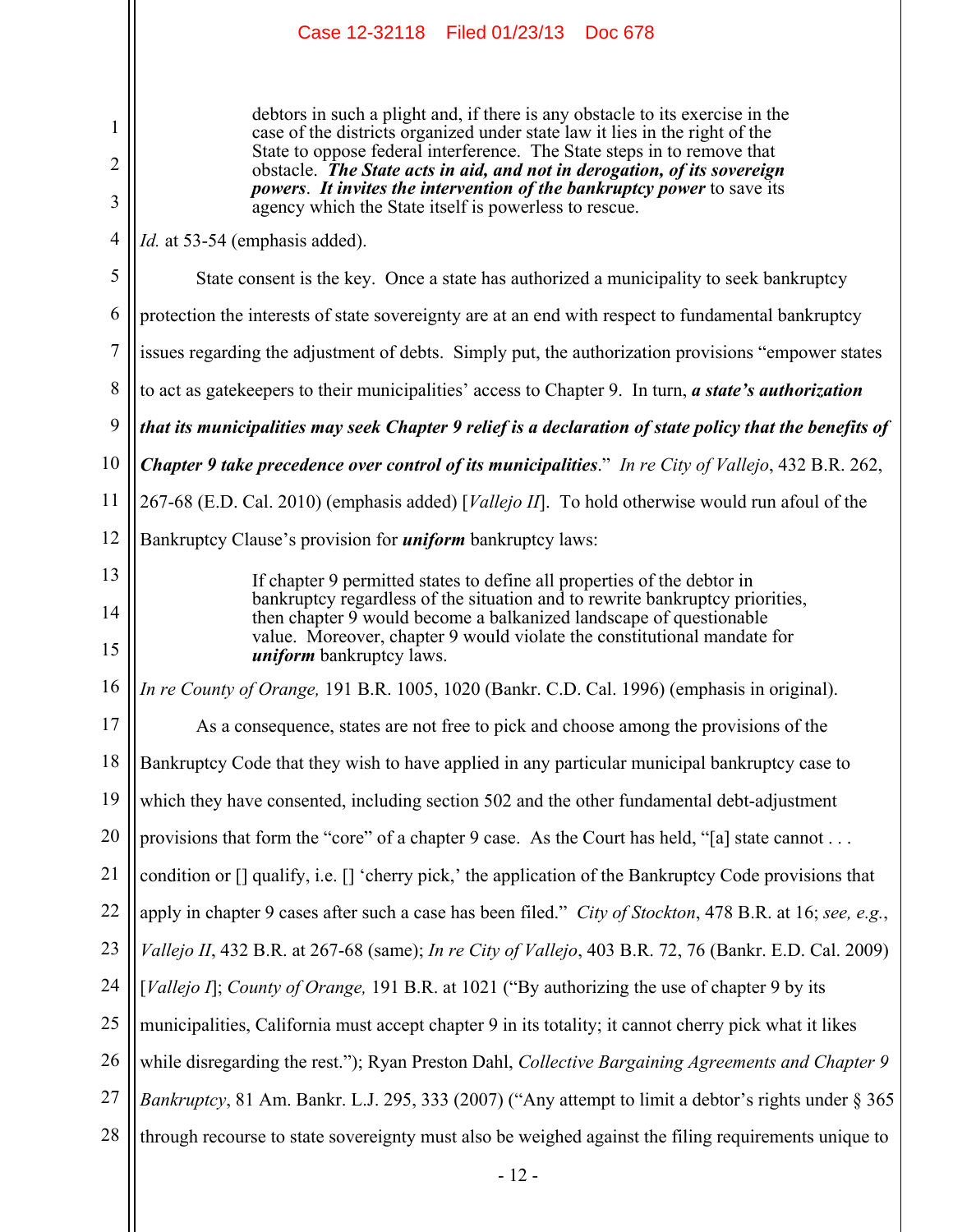| $\mathbf 1$     |
|-----------------|
| $\overline{2}$  |
| 3               |
| $\overline{4}$  |
| 5               |
| 6               |
| $\overline{7}$  |
| 8               |
| 9               |
| 10              |
| 11              |
| 12              |
| 13              |
| $\overline{14}$ |
| 15              |
| 16              |
| 17              |
| 18              |
| 19              |
| 20              |

Chapter 9. . . . Since the state must consent to a bankruptcy filing under  $\S 109(c)(2)$ , *the state consents to the displacement of its own law in order to obtain the benefits uniquely available under the Bankruptcy Code.*") (emphasis added).<sup>12</sup>

4 5 6 7 8 9 10 11 12 13 14 15 16 17 While sections  $109(c)(2)$ , 903 and 904 of the Bankruptcy Code allow a state to establish rules for access to chapter 9 and protect a municipality from undue bankruptcy court interference with its governmental powers, those sections do not allow a state to modify or exempt itself from undesirable provisions of the Bankruptcy Code once authorization to file has been given. *See City of Stockton*, 478 B.R. at 16-17. Thus, for example, a state may not exempt its own claims from impairment in a lawfully commenced chapter 9 case. *Mission Indep. Sch. Dist. v. Texas*, 116 F.2d 175, 178 (5th Cir. 1940) ("The Bankruptcy Act as a law of Congress made in pursuance of the Constitution of the United States, is part of the supreme law. It makes no provision for separate or preferential treatment of a bondholding state as a creditor."). Nor can a state attempt to alter the provisions of section 365 in a chapter 9 case: "Assuming for sake of argument that California law superimposes its labor laws onto section 365, such law would be unconstitutional. . . . '*[I]ncorporat[ing] state*   $12$ 12 CalPERS misleadingly states that one of the Capital Markets Creditors, Assured Guaranty Municipal Corp., disagreed with this basic proposition in the *Jefferson County* bankruptcy case. Despite selective "cherry-picking" of passages, even a quick reading of the brief cited by

<sup>18</sup> CalPERS demonstrates the contrary.

 $\overline{Q}$ 20 21 In *Jefferson County*, as a result of litigation commenced approximately three years before the chapter 9 filing, an Alabama State Court had appointed a receiver to take possession and control over the County's sewer system. After the County filed for bankruptcy, holders of sewer system warrants, along with insurers of those warrants and the indenture trustee, challenged the County's first-day attempt to regain control of the sewer system. In a decision it recognized was one of "first impression," the bankruptcy court held that it had jurisdiction over the sewer system and directed the receiver to transfer possession and control of the system back to the County.

<sup>22</sup> 23 24 25 The bankruptcy court then *sua sponte* certified its decision for direct appeal to the Eleventh Circuit. In the appeal, the creditors argued that section 903 of the Bankruptcy Code prevented the bankruptcy court from interfering with the sovereign's control over its municipality, *i.e*. the state's control over the sewer system. The main thrust of the creditors' argument is that the sovereign State of Alabama, through its state court, already had possession and control of the sewer system by the time the County filed its petition, and therefore was exercising "political and governmental control" over its municipality – precisely what section 903 is designed to protect.

<sup>26</sup> 27 28 The argument that a bankruptcy court may not interfere with a State's prepetition exercise of control over its municipality does not remotely contradict the basic proposition that a State consents to the application of the Bankruptcy Code sections incorporated into chapter 9, and does nothing whatsoever to support CalPERS's assertion that sections 903 and 904 somehow prohibit the Court from evaluating postpetition compromises and settlements under Rule 9019 and the claim allowance process of section 502.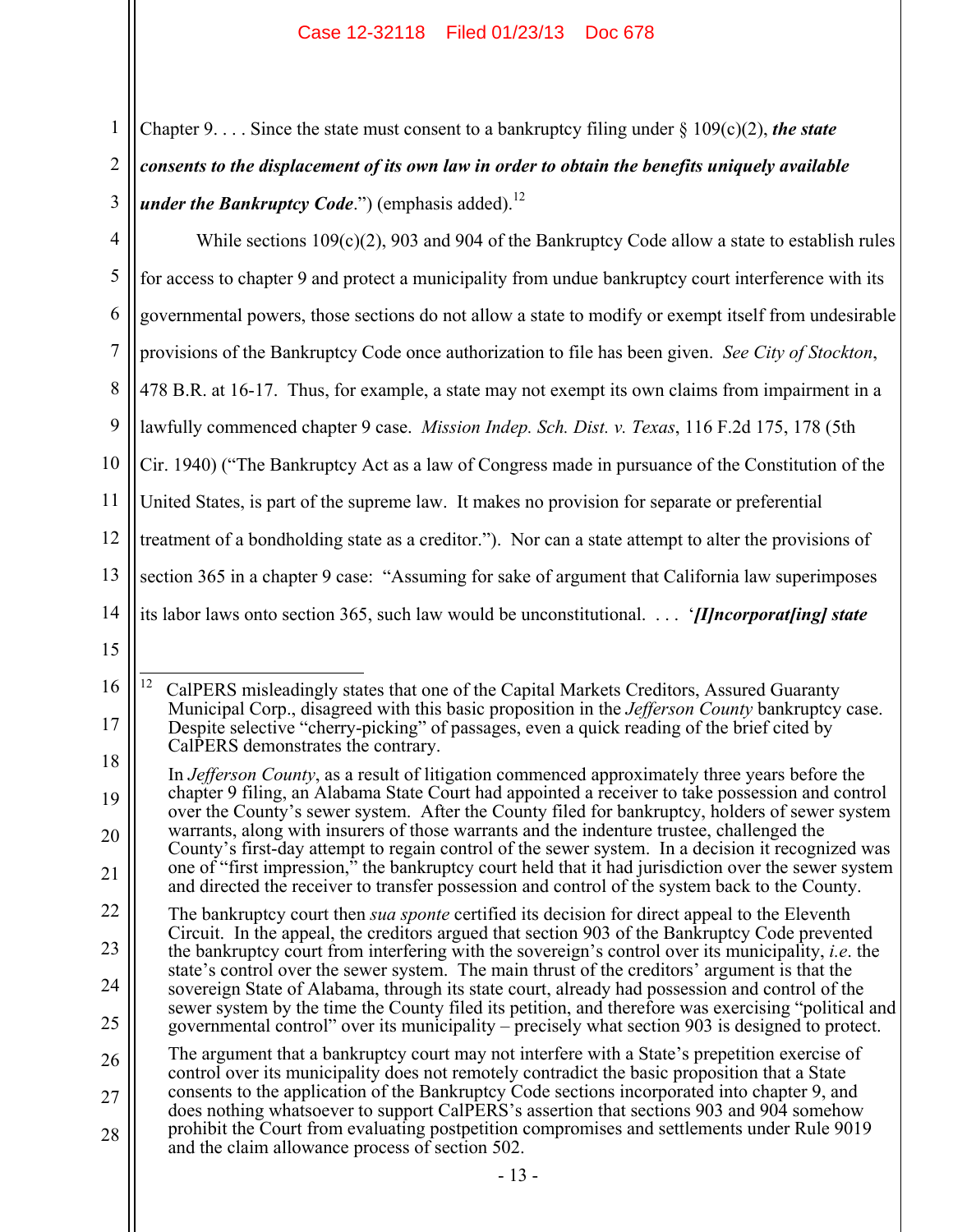1 2 3 4 5 6 *substantive law into chapter 9 to amend, modify or negate substantive provisions of chapter 9 would violate Congress' ability to enact uniform bankruptcy laws*.'" *Vallejo I*, 403 B.R. at 76-77 (emphasis added) (citations omitted); *accord Vallejo II*, 432 B.R. at 270 ("incorporating state labor law is, as the Bankruptcy Court so found, prohibited by the Supremacy Clause, the Uniformity [Bankruptcy] Clause and the Contracts Clause."). CalPERS's own authority makes this very point. *In re New York City Off-Track Betting Corp.*, 434 B.R. 131, 144 (Bankr. S.D.N.Y. 2010)

7 8 ("Section 903 also indicates that with regards to debt readjustment of municipal entities, *chapter 9 preempts any coordinate state law*.") (emphasis added).

9 10 11 12 13 14 15 16 In sum, CalPERS' invocation on section 903 is unavailing. Section 903 does not provide any substantive limit on the application of the Bankruptcy Code sections incorporated into chapter 9, including, without limitation, section 502. Rather, section 903 merely affirms that chapter 9, by its terms and operation, appropriately reserves the power of the state to control a municipal debtor in the exercise of its political and governmental powers in accordance with the Tenth Amendment as to matters unrelated to the debt adjustment process that is at the core of chapter 9. *See County of Orange*, 191 B.R. at 1017, 1021 (noting that federal preemption with respect to bankruptcy and debt adjustment matters does not interfere with the political or governmental powers of the state).<sup>13</sup>

- 
- 17
- 18

# **V. THE APPROPRIATE "POLICING" MECHANISM IS CONCURRENT REVIEW OF PROPOSED SETTLEMENTS**

19 20 21 CalPERS argues that the Court's concerns about the need to have "some kind of protection or policing" with respect to settlements of prepetition claims are unfounded because the Court is free to dismiss the case or deny confirmation of a plan. CalPERS Br. at  $5\n-6$ .<sup>14</sup> CalPERS, however, then

<sup>22</sup> 23 24 25 26 27  $\overline{13}$ Similarly, CalPERS's assertion that section 943(b)(4) of the Bankruptcy Code somehow ensures the primacy of state control over core bankruptcy matters, CalPERS Br. at 17, is dead wrong. Section  $943(b)(4)$  – which permits confirmation of a plan of adjustment if "the debtor is not prohibited by law from taking any action necessary to carry out the plan" – only "applies to *postpetition actions after confirmation of the plan*." *In re City of Columbia Falls*, 143 B.R. 750, 760 (Bankr. D. Mont. 1992) (emphasis added). The contrary reading urged by CalPERS would make no sense: "To create a federal statute based upon the theory that federal intervention was necessary to permit adjustment of a municipality's debts and then to prohibit the municipality from adjusting such debts [due to alleged prohibitions in state law] is not, in the point of view of this Court, a logical or necessary result." *Id.* (internal citations omitted).

<sup>28</sup> <sup>14</sup> CalPERS also asserts that state law regarding the nature and notice of settlements should control. CalPERS Br. at 6-8. As explained above, this is precisely backward because the City has now consented to application of federal bankruptcy law governing the debt adjustment process,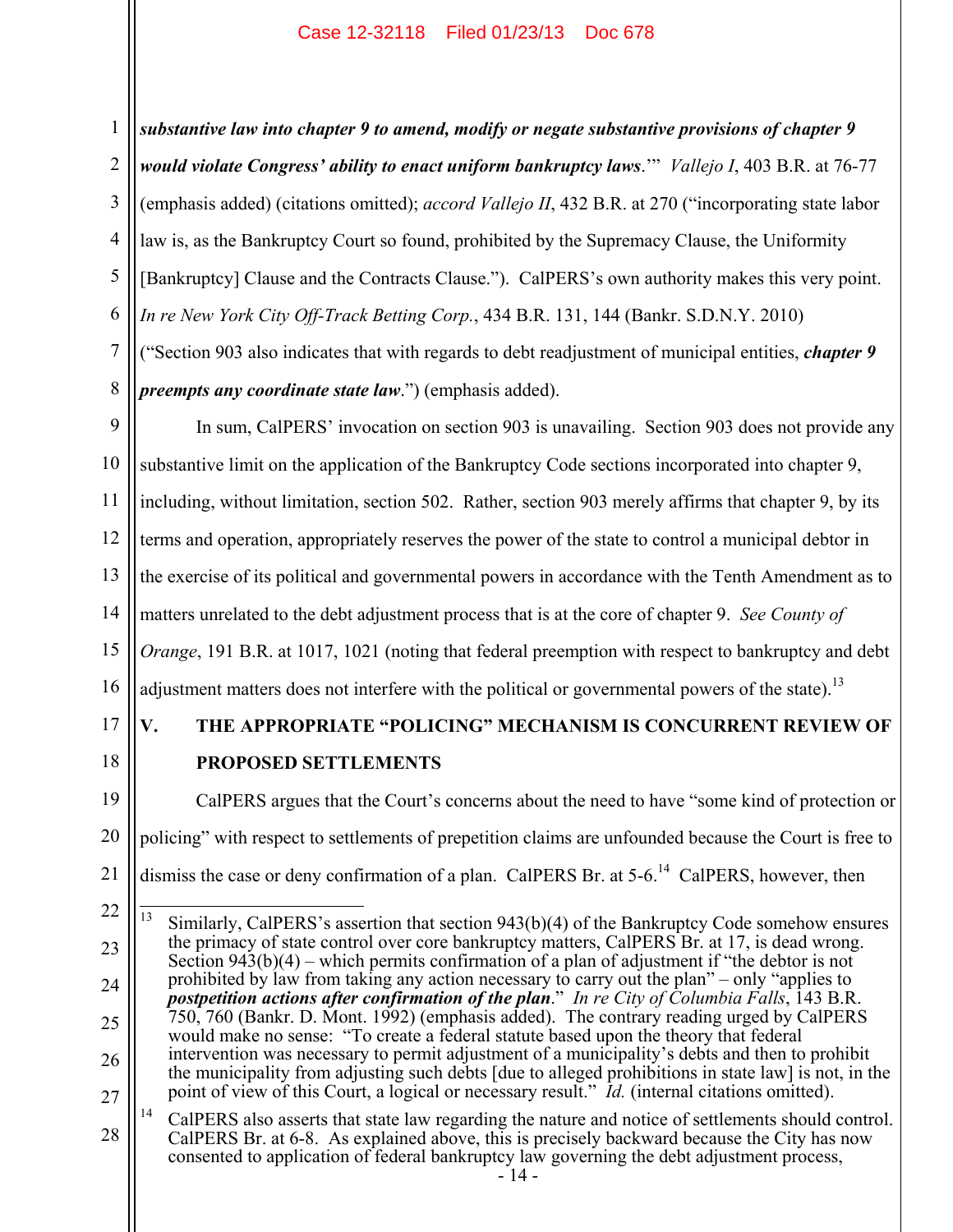1 2 3 4 5 contradicts itself, stating that section 943 (setting forth requirements for confirming a chapter 9 plan of adjustment) "says nothing about the management of the debtor's property during the pendency of the case or the settlement of claims." *Id.* at 4. The City, for its part, asserts that settlements made during a bankruptcy case have "no direct connection to" and hence are irrelevant in the context of the plan confirmation process. City Br. at 18-19.

6 7 8 9 10 11 12 13 14 Taken to their illogical conclusion, these arguments turn the Bankruptcy Code's careful balance of debtor and creditor protections on its head, and would create a whipsaw effect that ultimately would eviscerate the Court's ability to evaluate a plan of adjustment. The City wants both to have its cake – the ability to settle and pay any and all disputed prepetition claims – and then eat it too – by interpreting sections 943 and 1129 as present – and forward – looking only. If the City were right, the Court would have no authority or oversight over any of the City's actions during the chapter 9 case – because all such actions are authorized unless the City deigns to consent to the Court's review – but the Court then would have no basis to deny confirmation on account of those same actions because they were authorized at the time they were made.

15 16 17 18 19 20 21 22 This "heads, I win; tails, you lose" argument makes no sense. At a minimum, one of two necessary outcomes must follow: (a) either the Court has the power and authority to act now, or (b) the creditor protections contained in sections 943 and 1129 (such as the prohibition on unfair discrimination, the fair and equitable test, and the best interests of creditors test) must be considered in light of the City's actions throughout the case. Any interpretation of chapter 9 that permits the City to eviscerate all creditor protections and rights by implementing a plan of reorganization before even proposing it would make a mockery of the Contracts Clause and the constitutional concerns the City and CalPERS so loudly declaim.

23

 $\overline{a}$ 

24 25 26 27 28 including bankruptcy law with respect to the approval of proposed compromises. In any event, CalPERS's envisioned regime in which state law and state courts provide the appropriate forum and rule of decision would be the antithesis of a "collective proceeding to work out a comprehensive solution to municipal insolvency," *City of Stockton*, 478 B.R. at 26, and would create exactly the "balkanized landscape of questionable value" previously rejected by bankruptcy courts, *County of Orange,* 191 B.R. at 1020. CalPERS' argument on this point does nothing other than underscore its overarching worldview – that the bankruptcy law and bankruptcy courts have no real power over or business being involved in any determination that may affect CalPERS's interests. This view has no supportable basis in fact or law.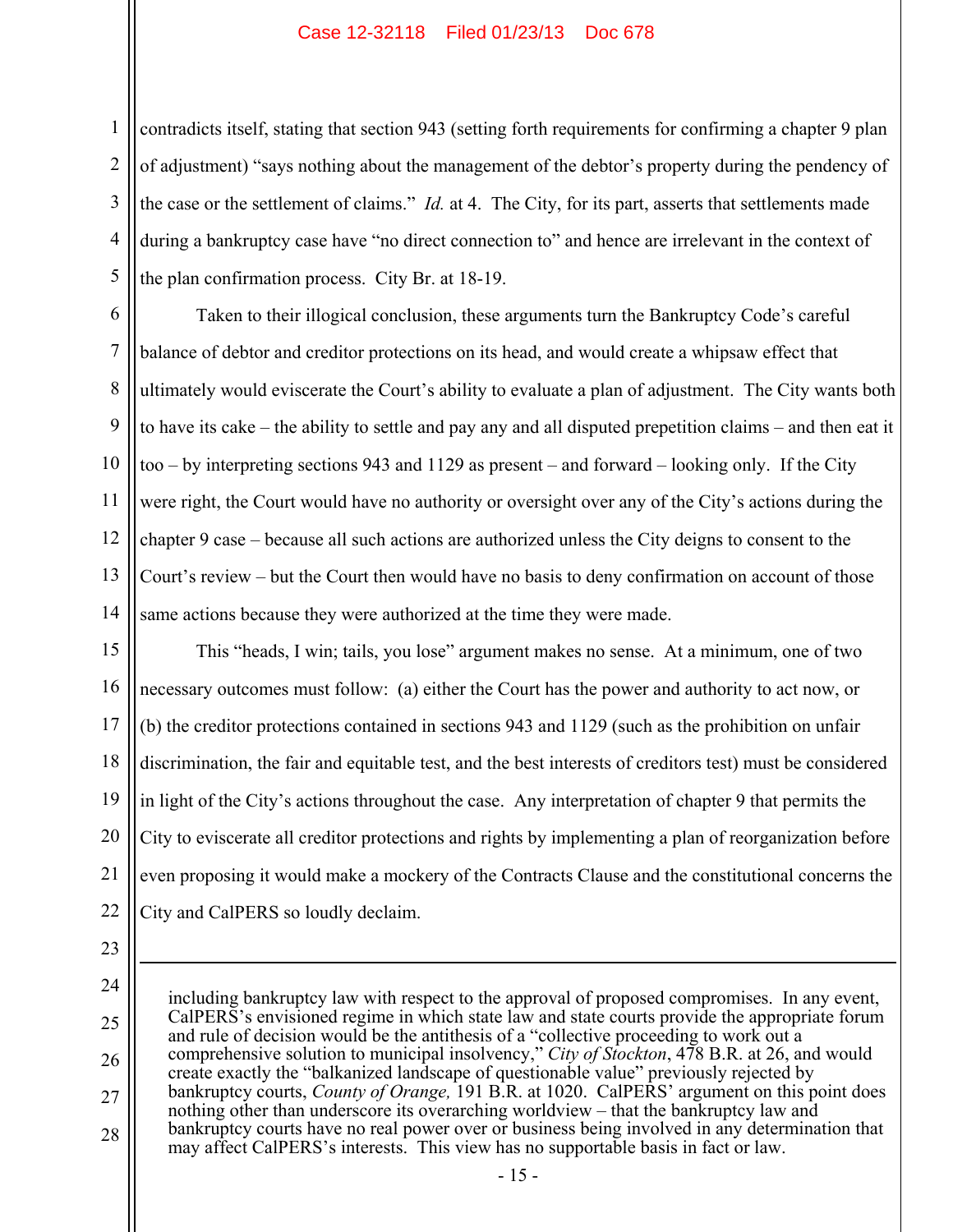1 2 3 4 5 6 In the present context, the Capital Markets Creditors submit that the better time to "police" proposed settlements is at the time the City seeks to consummate them, and not after the fact. Once consummated, a settlement may be very difficult, if not impossible, to undo, even where the settlement may have a profound impact on the substance of a plan of adjustment and the Court's consequent determinations with respect to whether the plan satisfies the applicable confirmation requirements.

7 8 9 10 11 12 13 14 Consider, for example, a pre-plan settlement by the City that provides for payment in full of a very large disputed claim. If the City subsequently were to propose a plan of adjustment that provided for similarly-situated claims to be discharged at cents on the dollar, it is hard to see how the City could satisfy the statutory requirements of equal treatment of similarly-situated claims and protection against unfair discrimination. To the extent that the compromise depleted the City's resources available to pay claims, the compromise also would fail the "best interests of creditors" test. And any such settlement surely would impact the Court's assessment of the City's good faith in the case. *See* CMC Supp. Br. at 9-11.

15 16 17 18 19 20 21 As such, waiting until the time of plan confirmation to assess the propriety of the City's various pre-plan compromises would put the Court in the difficult position of refusing to confirm a plan (other than one requiring rescission of objectionable compromises) or mandating dismissal of the case (for, by definition, the City would be unable to confirm a plan having consummated one or more settlements that rendered it unable to satisfy the Bankruptcy Code's confirmation requirements). There is no reason to believe that Congress intended such a backwards and inefficient process.

22 23 24 25 26 27 The time to review a settlement in a chapter 9 case is when the agreement is made and before it is consummated, just like in cases commenced under every other chapter of the Code. As a result, even if the Court concludes that chapter 9 itself does not mandate such contemporaneous review, the Court can and should inform the City that it may dismiss this case in the event the City enters into a material compromise without first submitting the settlement for Court approval. *See* 11 U.S.C. § 930.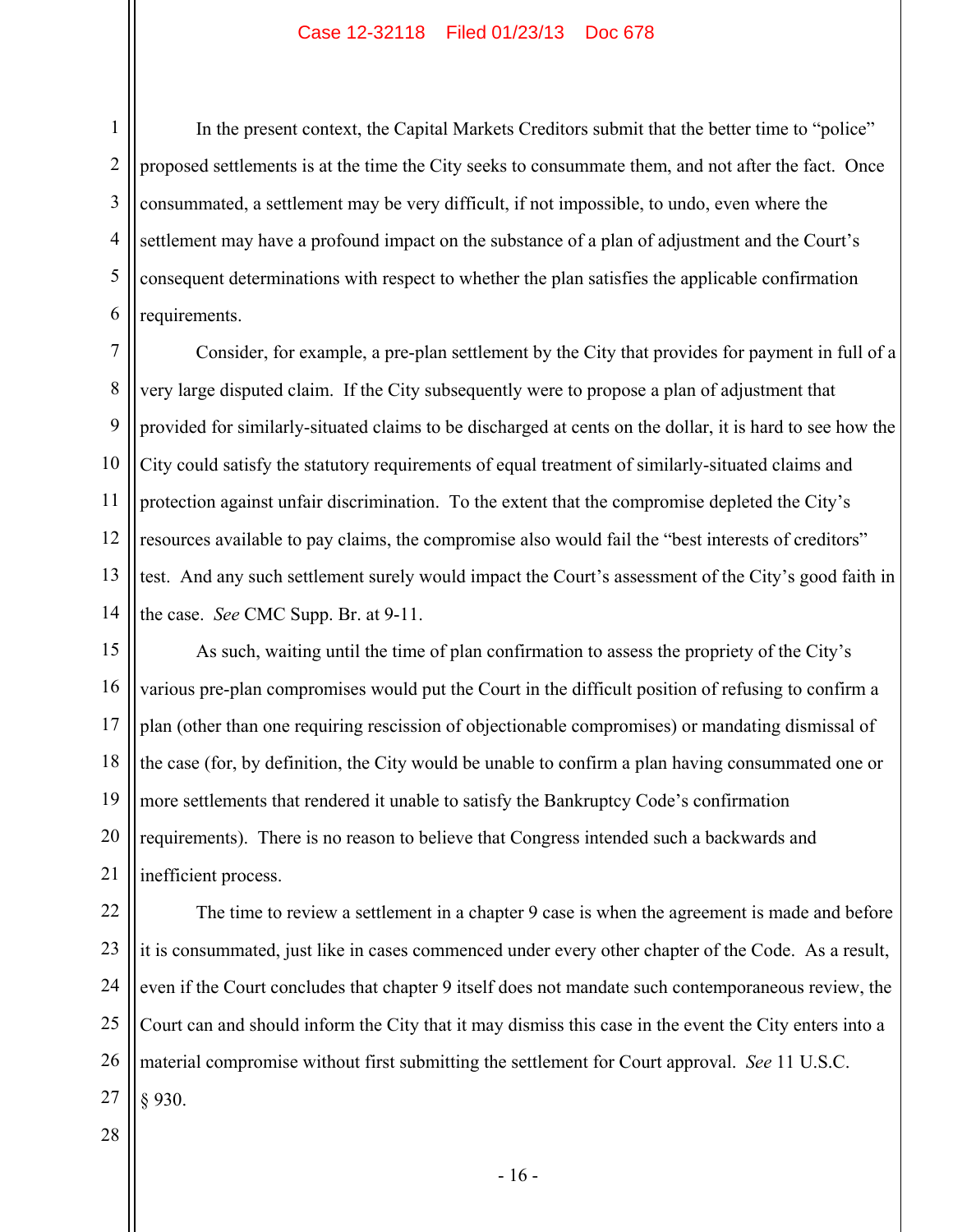| 1              | WHEREFORE, the Capital Markets Creditors respectfully request that this Court hold that              |     |                                                                                        |  |  |
|----------------|------------------------------------------------------------------------------------------------------|-----|----------------------------------------------------------------------------------------|--|--|
| $\overline{2}$ | the City is required to seek and obtain the approval of the Court before implementing any proposed   |     |                                                                                        |  |  |
| 3              | compromise of its prepetition liabilities, and therefore deny the 9019 Motion to the extent that it  |     |                                                                                        |  |  |
| $\overline{4}$ | seeks to exempt the City from so doing and grant such other and further relief as is just and proper |     |                                                                                        |  |  |
| 5              | under the circumstances.                                                                             |     |                                                                                        |  |  |
| 6              |                                                                                                      |     |                                                                                        |  |  |
| $\overline{7}$ | Dated: January 23, 2013                                                                              |     | <b>SIDLEY AUSTIN LLP</b>                                                               |  |  |
| 8              |                                                                                                      |     |                                                                                        |  |  |
| 9              |                                                                                                      | By: | /s/ Jeffrey E. Bjork                                                                   |  |  |
| 10             |                                                                                                      |     | Jeffrey E. Bjork<br>Christina M. Craige                                                |  |  |
| 11             |                                                                                                      |     | Guy S. Neal (admitted pro hac vice)                                                    |  |  |
| 12             |                                                                                                      |     | Attorneys for<br>Assured Guaranty Corp.<br>and Assured Guaranty Municipal Corp.        |  |  |
| 13             |                                                                                                      |     |                                                                                        |  |  |
| 14             |                                                                                                      |     |                                                                                        |  |  |
| 15             | Dated: January 23, 2013                                                                              |     | WINSTON & STRAWN LLP                                                                   |  |  |
| 16             |                                                                                                      |     |                                                                                        |  |  |
| 17             |                                                                                                      | By: | /s/ Lawrence A. Larose<br>Lawrence A. Larose (admitted pro hac vice)                   |  |  |
| 18             |                                                                                                      |     | Matthew M. Walsh                                                                       |  |  |
| 19             |                                                                                                      |     | Attorneys for<br>National Public Finance Guaranty                                      |  |  |
| 20             |                                                                                                      |     | Corporation                                                                            |  |  |
| 21             |                                                                                                      |     |                                                                                        |  |  |
| 22             |                                                                                                      |     |                                                                                        |  |  |
| 23             | Dated: January 23, 2013                                                                              |     | <b>JONES DAY</b>                                                                       |  |  |
| 24             |                                                                                                      |     |                                                                                        |  |  |
| 25             |                                                                                                      | By: | $\sqrt{s}/J$ ames O. Johnston<br>James O. Johnston                                     |  |  |
| 26             |                                                                                                      |     | Joshua D. Morse                                                                        |  |  |
| 27             |                                                                                                      |     | Attorneys for Franklin High Yield Tax Free<br>Income Fund and Franklin California High |  |  |
| 28             |                                                                                                      |     | Yield Municipal Fund                                                                   |  |  |
|                |                                                                                                      |     | $-17-$                                                                                 |  |  |
|                |                                                                                                      |     |                                                                                        |  |  |